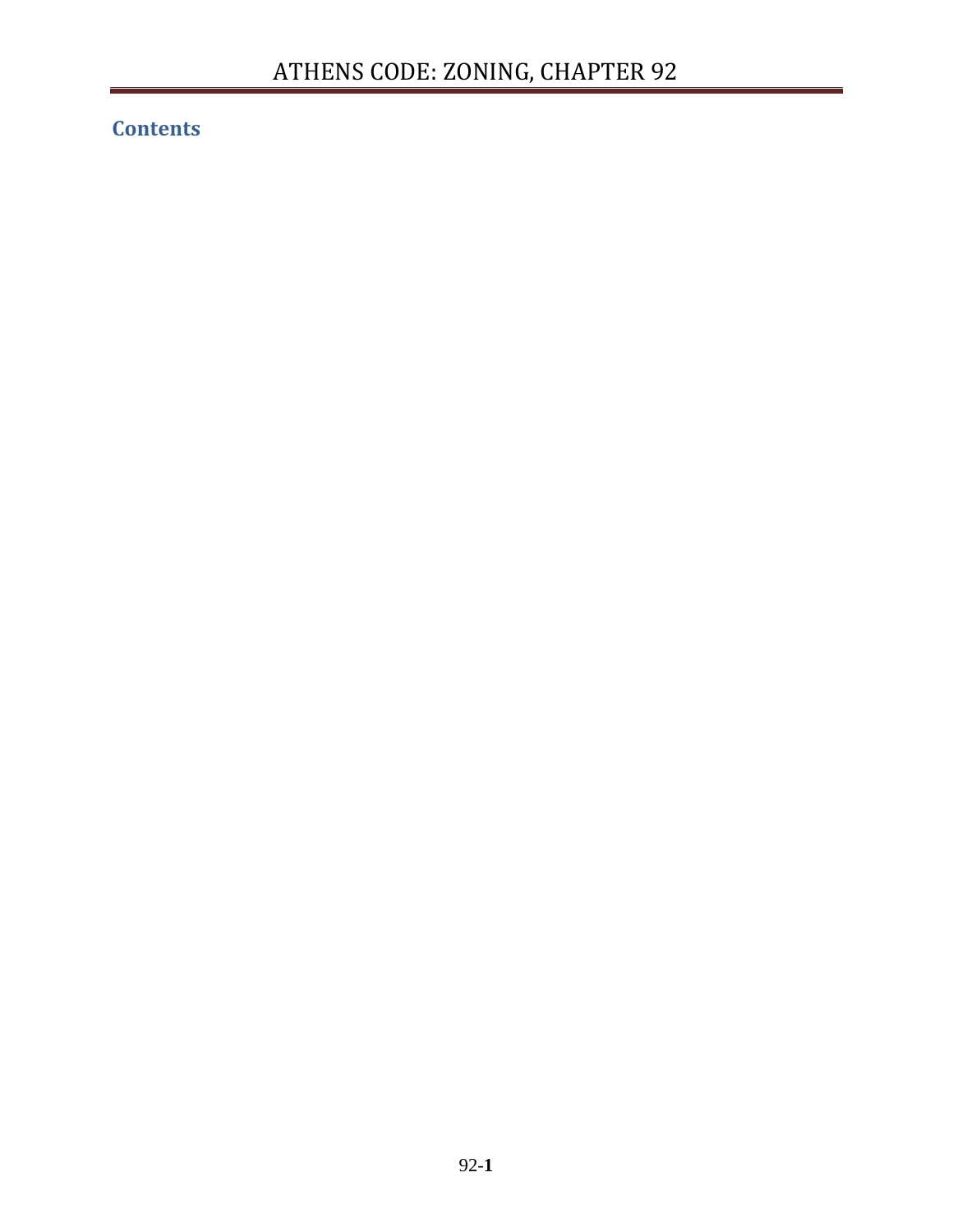### **Chapter 92 ZONING**

# **ARTICLE I Legislative Intent**

### *§ 921.Purpose*

There is hereby established a Comprehensive Zoning Local Law for the Village of Athens. The text, map and schedules contained herein shall constitute this chapter. Said chapter is adopted for the following purposes:

- **A.** To protect and promote the public health, safety and general welfare of the village.
- **B.** To guide the future growth and development of the village.
- **C.** To protect the character and the social and economic stability of all parts of the village and to encourage the orderly and beneficial development of all parts of the village.
- **D.** To protect and conserve the value of land throughout the village and the value of buildings appropriate to the various districts established by this chapter.
- **E.** To minimize the conflicts among the uses of land and buildings.
- **F.** To provide a guide for public policy and action in the efficient provision of public facilities and services and for private enterprise in building development, investment and other economic activities relating to uses of land and buildings throughout the village.
- **G.** To prevent the pollution of air, streams and ponds; to assure the adequacy of drainage facilities; to safeguard the water table; and to encourage the wise use and sound management of the natural resources throughout the village in order to preserve the integrity, stability and beauty of the community and the value of the land.
- **H.** To preserve the natural beauty of the topography of the village and to ensure appropriate development with regard to these natural features.

# **ARTICLE II Zoning Districts**

# *§ 922. Establishment of districts.*

The Village of Athens is hereby divided into the following districts:

- **OS/C** Open Space/Conservation District
- **RL** Low-Density Residential District
- **RR** Recreational Residential District
- **RM** Medium-Density Residential District
- **CR** Commercial Residential District
- **C** Commercial District
- **I** Industrial District
- **W** Waterfront District **[Added 10-26-1994 by L.L. No. 2- 1994;amended 12-14-1994 by L.L. No. 4-1994]**
- *§ 923. Zoning Map.*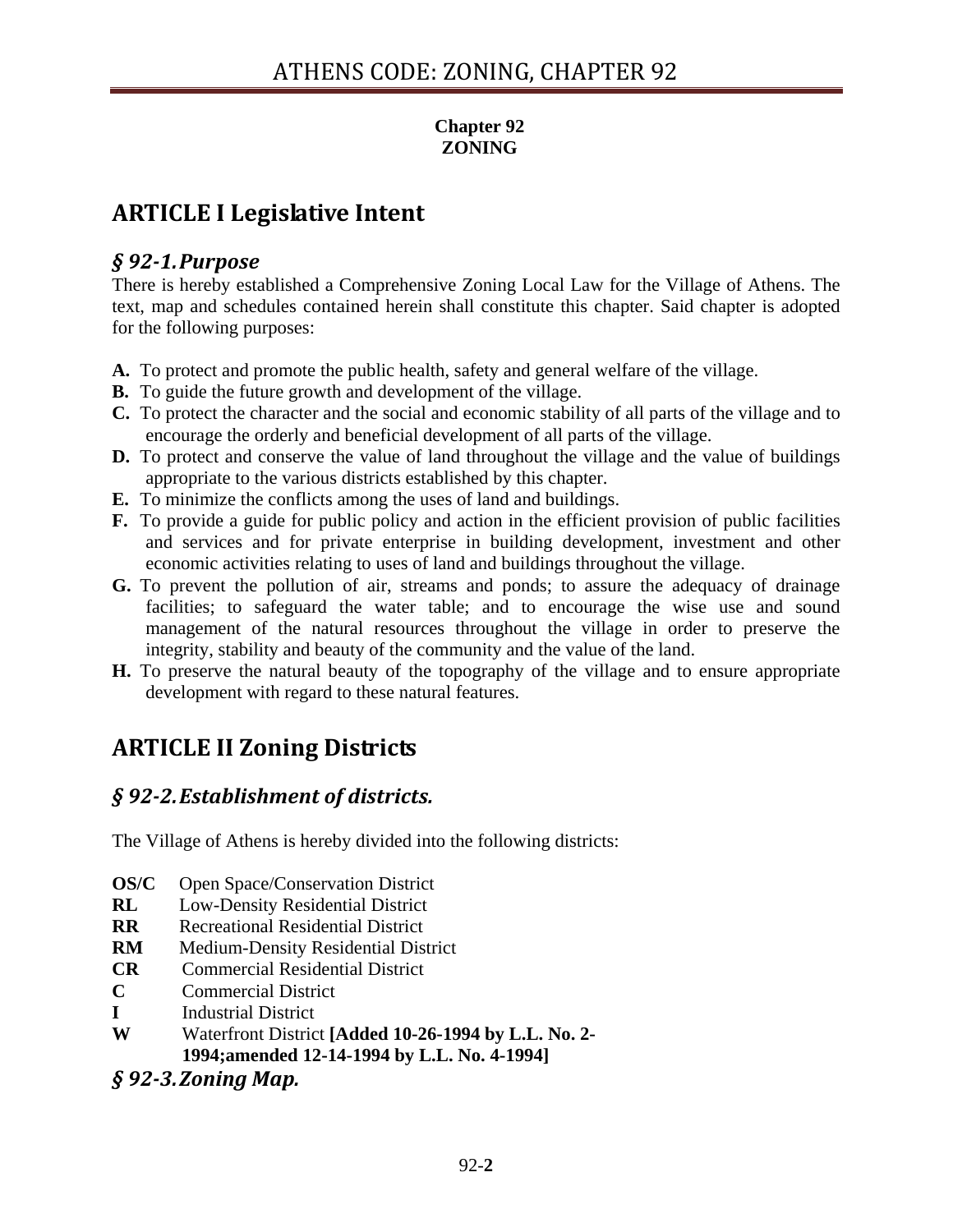The areas and boundaries of such districts are hereby established to scale as shown on a map entitled "Zoning Map of the Village of Athens," adopted and certified by the Village Clerk and referred to herein as the "Zoning Map." Said Zoning Map, together with everything shown thereon, is hereby adopted by reference and declared to be a part of this chapter.

## *§ 924. Interpretation of zoning boundaries.*

Where uncertainty exists with respect to the boundaries of any of the aforesaid districts as shown on the Zoning Map, the fallowing rules shall apply:

- **A.** Boundaries indicated as approximately following the center lines of streets, highways or alleys shall be construed to follow such center lines.
- **B.** Boundaries indicated as approximately following town limits shall be construed as following such town limits.
- **C.** Boundaries indicated as approximately following the center lines of streams, lakes or other bodies of water shall be construed to follow such center lines.
- **D.** Distances not specifically indicated on the Zoning Map shall be determined by the scale of the map.
- **E.** Where physical or cultural features existing on the ground are at variance with the Zoning Map or in other circumstances not covered by subsections above, the Zoning Board of Appeals shall interpret the district boundaries.

### *§ 925.Regulations*

The restrictions and controls intended to regulate development in each district are set forth in the Schedule of Regulations on the following pages.<sup>1</sup> These regulations are supplemented in other sections of this chapter.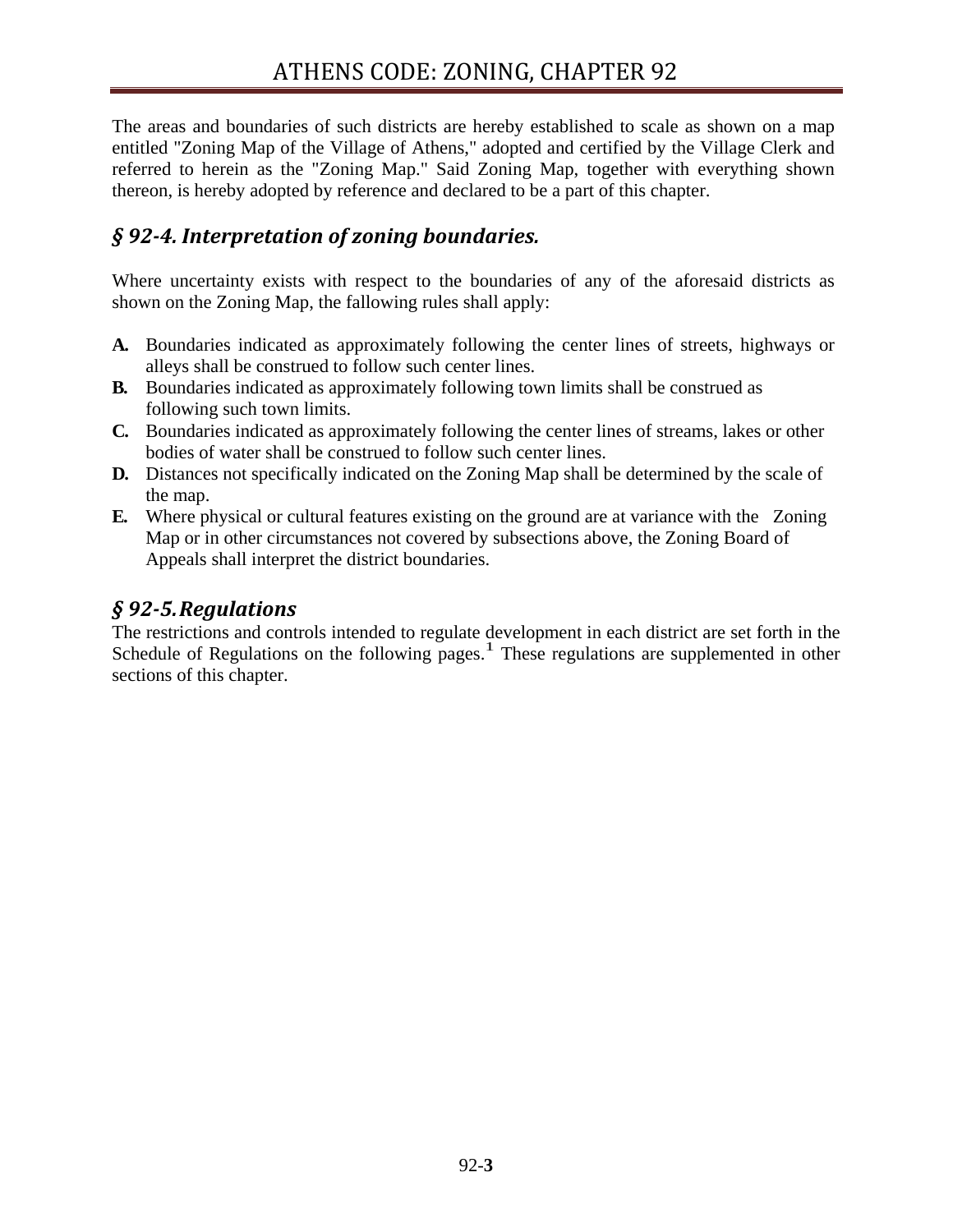# **ARTICLE III District Regulations**

# *§ 926.Application of regulations.*

- **A.** No building or land shall hereafter be used or occupied and no building or part thereof shall be erected, moved or altered unless in conformity with the regulations herein specified for the districts in which it is located.
- **B.** No building shall hereafter be erected or altered to exceed the height or bulk; accommodate or house a greater number of families; occupy a greater percentage of lot area; and to have narrower or smaller rear yards, front yards or side yards than is herein required for the district in which such a building is located.

No part of a yard or other open space about any building required for the purpose of complying with the provisions of this chapter shall be included as a part of a yard or other open space similarly required for another building.

### *§ 927. Specific requirements.*

Specific requirements for each zoning district are found on the following Zoning Schedules numbered §§ 92-8 through 92-14.1.

## *§ 928. OS/C Open Space/Conservation District.*

- **A.** The Open Space/Conservation. Districts contain land which should not be developed because of physical limitations or *are areas* that should be preserved for public enjoyment, such as the Hudson River shorelines and the Middle Ground Flats Island. The physical limitations involved include floodplains, wetland areas, streambanks and areas of excessive slopes. These lands should not be developed as long as easily accessible lands are available elsewhere.
- **B.** Permitted uses shall be as follows:
	- **(1)** Outdoor recreation.
	- **(2)** Forestry.
	- **(3)** Agriculture.

## *§ 929. RL LowDensity Residential District.*

- **A.** This area is as yet relatively undeveloped but is. so designated for additional residential growth because of its high potential for future development. This district will provide a type of development which will be suburban in character and which is located adjacent to higher-density districts.
- **B.** Permitted uses shall be as follows:
	- **(1)** Single-family dwellings.
	- **(2)** Outdoor recreation.
	- **(3)** Agriculture.
	- **(4)** Home occupations.
- **C.** Special uses shall be as follows:
	- **(1)** Two-family dwellings.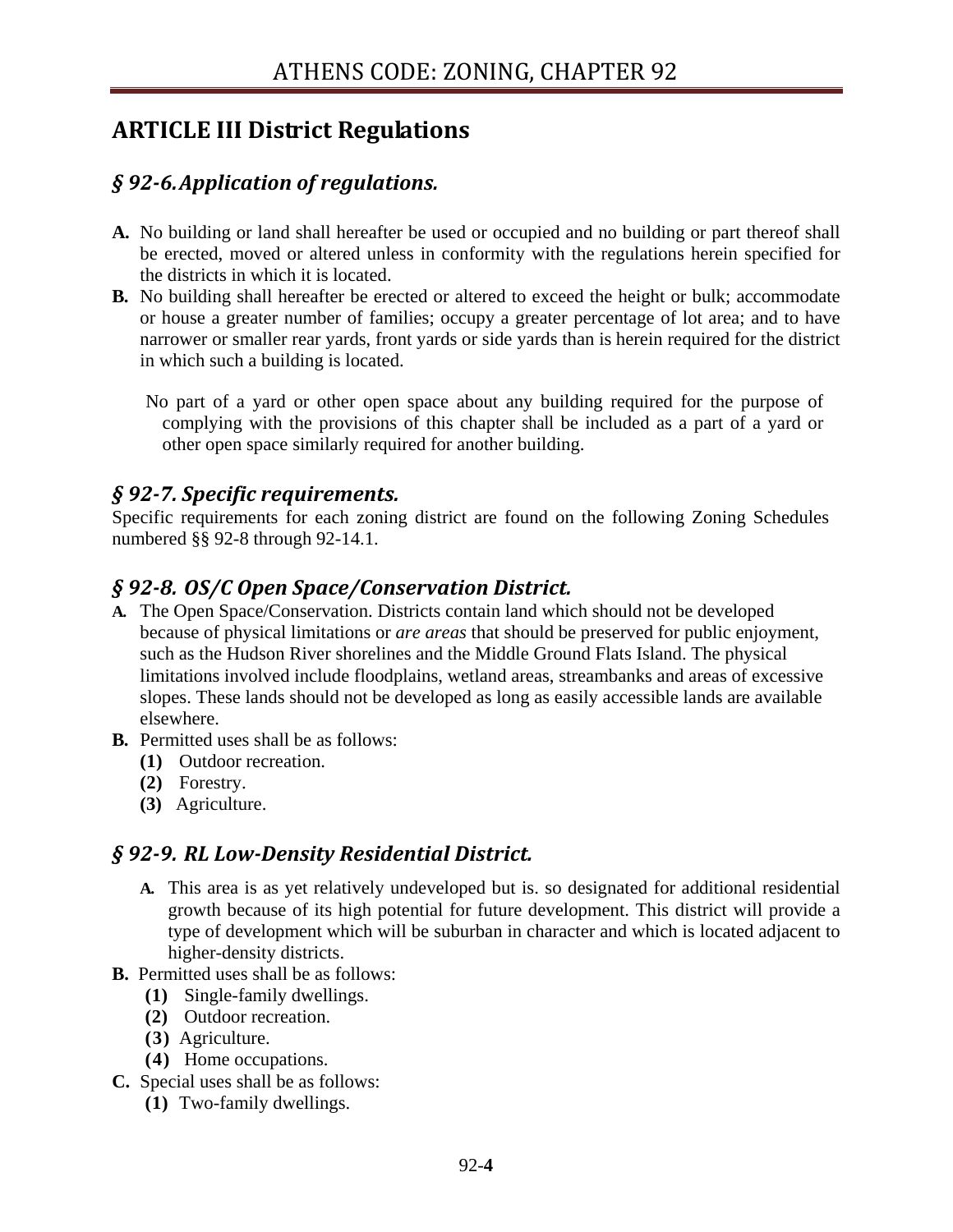- **(2)** Hospitals, nursing or convalescent homes.
- **(3)** Tourist accommodations.
- **(4)** Educational, religious or philanthropic institutions.
- **(5)** Mobile homes.
- **(6)** Mobile home parks**.**

#### **D. [Amended 5-24-1995 by L.L. No. 1-1995]** Minimum lot sizes shall

be as follows:

**(1)** Area.

- **a)** Ten thousand (10,000) square feet if served with public sewers and water.
- **b**) Five (5) acres without public water and sewers.
- **c)** Two and one-half (2½) acres if served with public water.
- **(2)** Width
	- **a)** Seventy-five (75) feet if served with public sewers and water or if served with public water only.
	- **b)** One hundred fifty (150) feet if not served with public sewers and water.
- **E.** Maximum height of buildings shall be thirty (30) feet.

### **[Amended 5-24-1995 by L.L. No. 1-1995]**

- **F. [Amended 5-24-1995 by L.L. No 1-1995]** Front yard depth shall be as follows:
	- **(1)** Twenty (20) feet if served with public sewers and water or if served with public water only.
	- **(2)** Forty (40) feet without public sewers and water.
- **G [Amended 5-24-1995 by L.L. No. 1-1995]** Side yard depth shall be as follows:
	- **(1)** Ten (10) feet if served with public sewers and water or if served with public water only.
	- **(2)** Twenty (20) feet without public sewers and water.
- **H. [Amended 5-24-1995 by L.L. No. 1-1995]** Rear yard depth shall be as follows:
	- **(1)** Twenty (20) feet if served with public sewers and water or if served with public water only**.**
	- **(2)** Forty (40) feet without public sewers and water.

# *§ 9210. RR Recreational Residential District.*

- **A.** The RR Recreational. Residential District consists primarily of the Sleepy Hollow Lake development which is mainly a second home development used for recreational purposes. As in the preceding Low-Density Residential District, development can be more intense, provided that public sewers and water are available.
- **B.** Permitted uses shall be as follows:
	- **(1)** Single-family dwellings.
	- **(2)** Outdoor recreation.
	- **(3)** Agriculture.
	- **(4)** Home occupations.
- **C.** Special uses shall be as follows:
	- **(1)** Hospital, nursing or convalescent homes.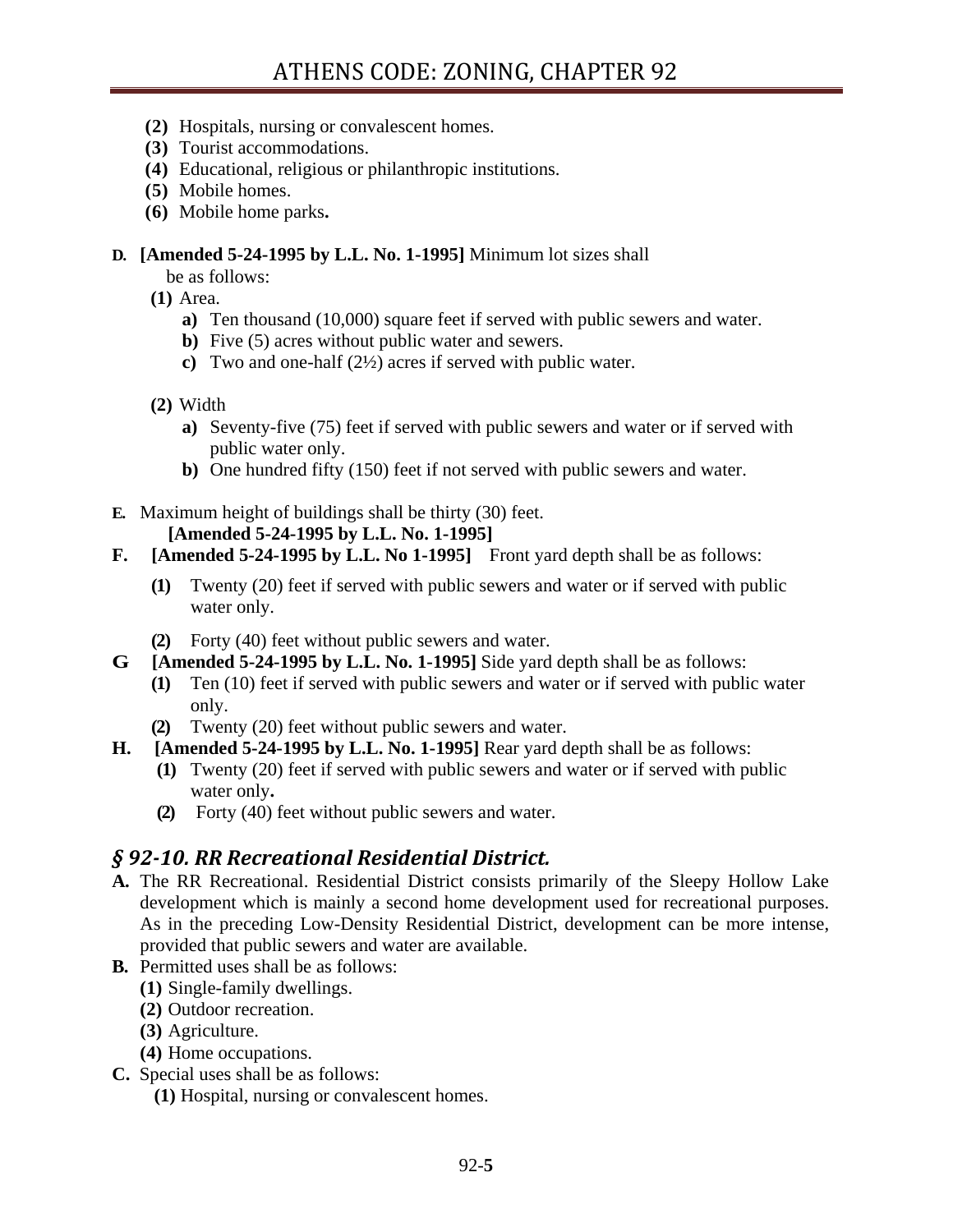- **(2)** Tourist accommodations.
- **(3)** Educational, religious or philanthropic institutions.
- **(4)** Mobile home parks.
- **D.** Minimum lot sizes shall be as follows:
	- **(1)** Area.
		- (a) Ten thousand (10,000) square feet if served with public sewers and water.
		- (b) Three (3) acres without public water and sewers.
	- **(2)** Width.
		- (a) Seventy-five (75) feet if served with public sewers and water.
		- (b) One hundred fifty (150) feet if not served with public sewers and water.
- **E.** Maximum height of buildings shall be thirty (30) feet.
	- **F.** Front yard depth shall be as follows:
		- (1) Twenty (20) feet if served with public sewers and water.
		- (2) Forty (40) feet if without public, sewers and water.
	- **G.** Side yard depth shall be as follows:
		- **(1)** Ten (10) feet if served with public sewers and water.
		- **(2)** Twenty (20) feet without public sewers and water.
	- **H.** Rear yard depth shall be as follows:
		- **(1)** Twenty (20) feet if served with public sewers and water.
			- **(2)** Forty (40) feet without public sewers and water.

### *§ 9211. RM MediumDensity Residential District.*

- **A.** Most of the RM Medium-Density Residential District is residential at this time and is provided with public sewers and water; therefore, a higher intensity of development is warranted.
- **B.** Permitted uses shall be as follows:
	- **(1)** Single-family dwellings.
	- **(2)** Two-family dwellings.
	- **(3)** Outdoor recreation.
	- **(4)** Home occupations.
- **C.** Special uses shall be as follows:
	- **(1)** Multiple-family dwellings.
	- **(2)** Professional offices.
	- **(3)** Hospitals, nursing or convalescent homes.
	- **(4)** Educational, religious or philanthropic institutions.
- **D.** Minimum lot sizes shall be as follows:
	- **(1)** Area: ten thousand (10,000) square feet.
	- **(2)** Width: seventy-five (75) feet.
- **E.** Maximum height of buildings shall be thirty (30) feet.
- **F.** Front yard depth shall be twenty (20) feet.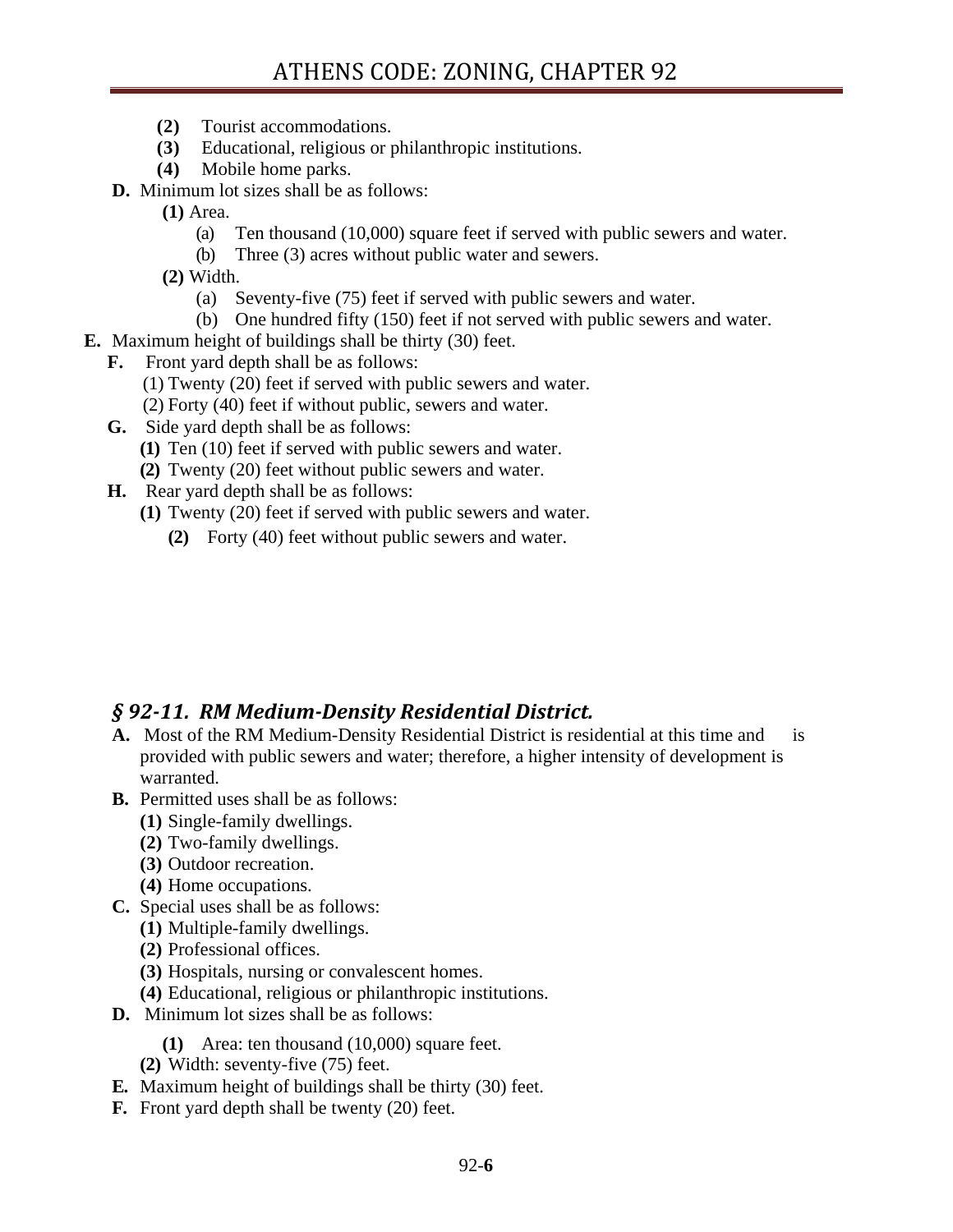- **G.** Side yard depth shall be ten (10) feet.
	- **H.** Rear yard depth shall be twenty (20) feet.

## *§ 9212. CR Commercial Residential District.*

**A.** The CR Commercial Residential District contains the highest density residential uses in the village and, as part of the central area of the village, should be developed into neighborhoodtype businesses, apartments, townhouses and professional buildings. One

**(1)** of the purposes of this district is to encourage growth in areas that already have been developed to reduce the scattered development in the more open parts of the village.

- **B.** Permitted uses shall be as follows:
	- **(1)** Single-family dwellings.
	- **(2)** Two-family dwellings.

 $(3)$   $(Reserved)^2$ 

- **(4)** Professional or business offices.
- **(5)** Retail stores and shops.
- **(6)** Hotels or restaurants.
	- **(7)** Banks, savings and loan institutions.

**C.** [Added  $7-8-1993$  by L.L. Na.  $5-1993^3$ ] Special uses shall be as follows:

- **(1)** Multiple-family dwellings**D.** Minimum lot sizes shall be as follows.
	- **(1)** Area: none. **[NOTE: Must be in compliance with surrounding buildings.]**
	- **(2)** Width: none. **[NOTE: Must be in compliance with surrounding buildings.]**
- **E.** Maximum height of buildings shall be fifty (50) feet.
- **F.** Front yard depth shall be none. **[NOTE: Must be in compliance with surrounding buildings.]**
- **G.** Side yard depth shall be none. **[NOTE: Must be in compliance with surrounding buildings.]**
- **H.** Rear yard depth shall be none. **[NOTE: Must be in compliance with surrounding buildings.]**
- **I.** Exceptions to Setbacks:
	- (1) A single storage shed not to exceed 120 square feet in size and one story in height shall be permitted to be set within six (6) feet of either the side or rear lot lines.
	- (2) Fences shall not be subject to setback regulations.

# *§ 9213. C Commercial District.*

- **A.** The Commercial District is located along both sides of New York Route 385, except on the east side of New York Route 385 from the junction with Water Street north to an area southeast of Goodrich Street, where it is located only along the west side of New York Route 385, and contains mostly highway-oriented businesses. The purpose of this district is to cluster the commercial enterprises where such uses currently exist and to provide a more convenient, prosperous location for such uses adjacent to the commercial hub that exists in the Commercial Residential District. The Commercial District can also meet the demands of the future residents of the Sleepy Hollow Lake Development. **[Amended 10-28-1904 by L.L. No 2-1994; 12-14-1994 by L.L. No. 4-1994]**
- B. Permitted uses shall be as follows: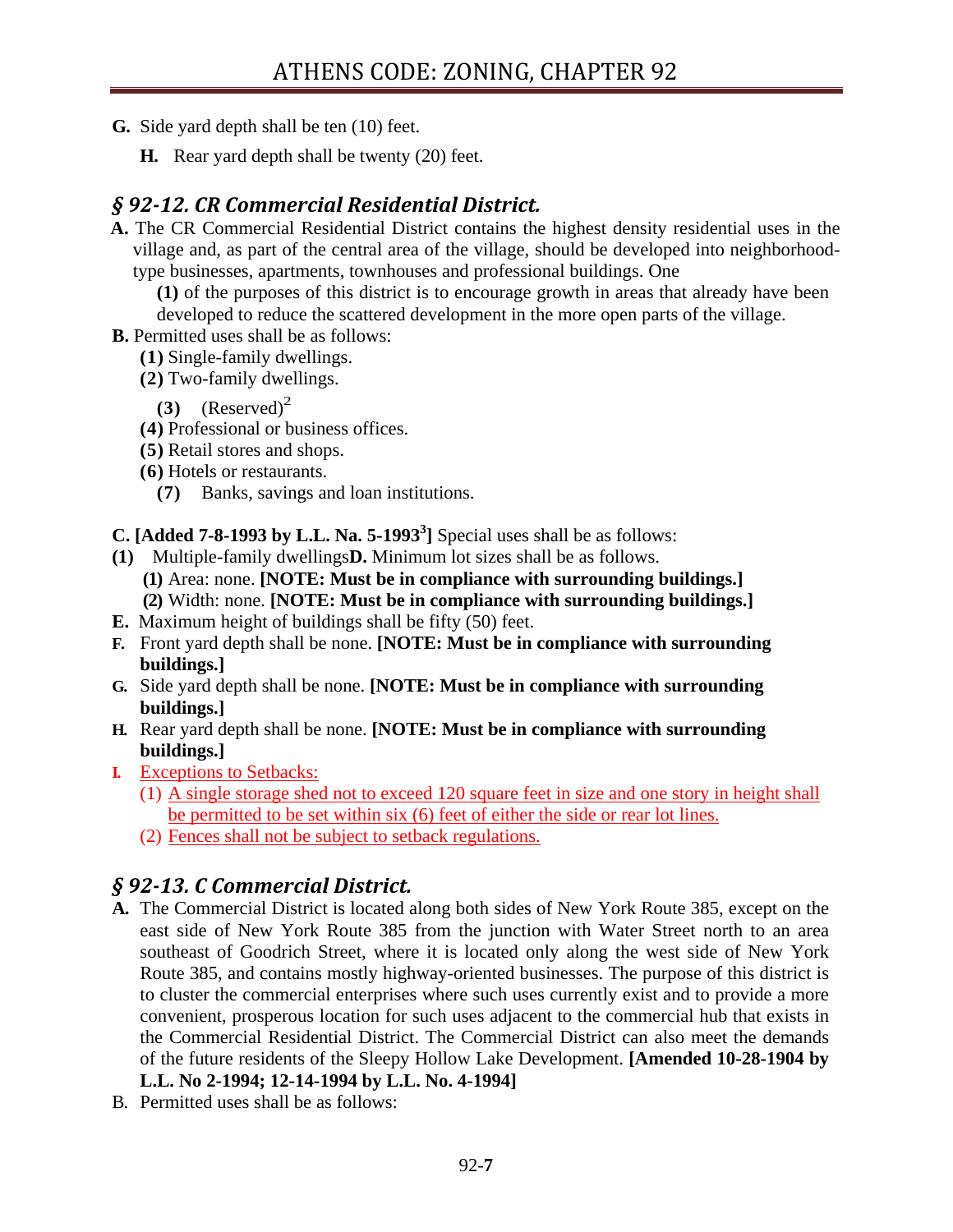- **(1)** Offices.
- **(2)**Retail stores.
- **(3)**Restaurants.

**(4)** Banks.

- **C.** Special uses shall be as follows:
	- **(1)** One-family dwellings.
	- **(2)** Two-family dwellings.
	- **(3)** Multiple-family dwellings.
	- **(4)** Automobile service stations.
	- **(5)** Auto sales.
		- **(6)** Shopping centers.
- **D.** Minimum lot sizes shall be as follows:
	- **(1)** Area: fifty thousand (50,000) square feet.
	- **(2)** Width: fifty (50) feet.
- **E.** Maximum height of buildings shall be fifty (50) feet.
- **F.** Front yard depth shall be none. **[NOTE: Must be in compliance with surrounding buildings.]**
- **G.** Side yard depth shall be twenty-five (25) feet.
	- **H.** Rear yard depth shall be twenty-five (25) feet.(1) (2)

# *§ 9214. WI Industrial District. [Amended 10261994 by L.L. No. 2 1994;12141994 by L.L. No. 41994]*

- **A.** The I Industrial Districts, adjacent to the Commercial District, provide for the continuation of industrial activities in areas already containing this type of activity. Proximity to Route No. 385 and the Hudson River make these districts amenable to future industrial growth. Uses which require a waterfront location shall be encouraged.
- **B.** Permitted uses shall be as follows:
	- **(1)** (Reserved)
- **C.** Special uses shall be as follows:
	- **(1)** Industrial uses requiring a waterfront location.
	- **(2)** Any manufacturing, compounding, processing, packing, treatment or warehousing of goods and products, provided that the use meets the performance standards specified under supplementary regulations.
	- **(3)** Retail sales.
	- **(4)** Offices.
	- **(5)** Motel, restaurant.
		- **(6)** Research and testing laboratories.
		- **(7)** Wholesale business.
		- **(8)** Shopping centers.
- **D.** All uses in the I Industrial District shill be subject to site plan review.
- **E.** Minimum lot sizes shall be as follows:
	- **(1)** Area: twenty thousand (20,000) square feet.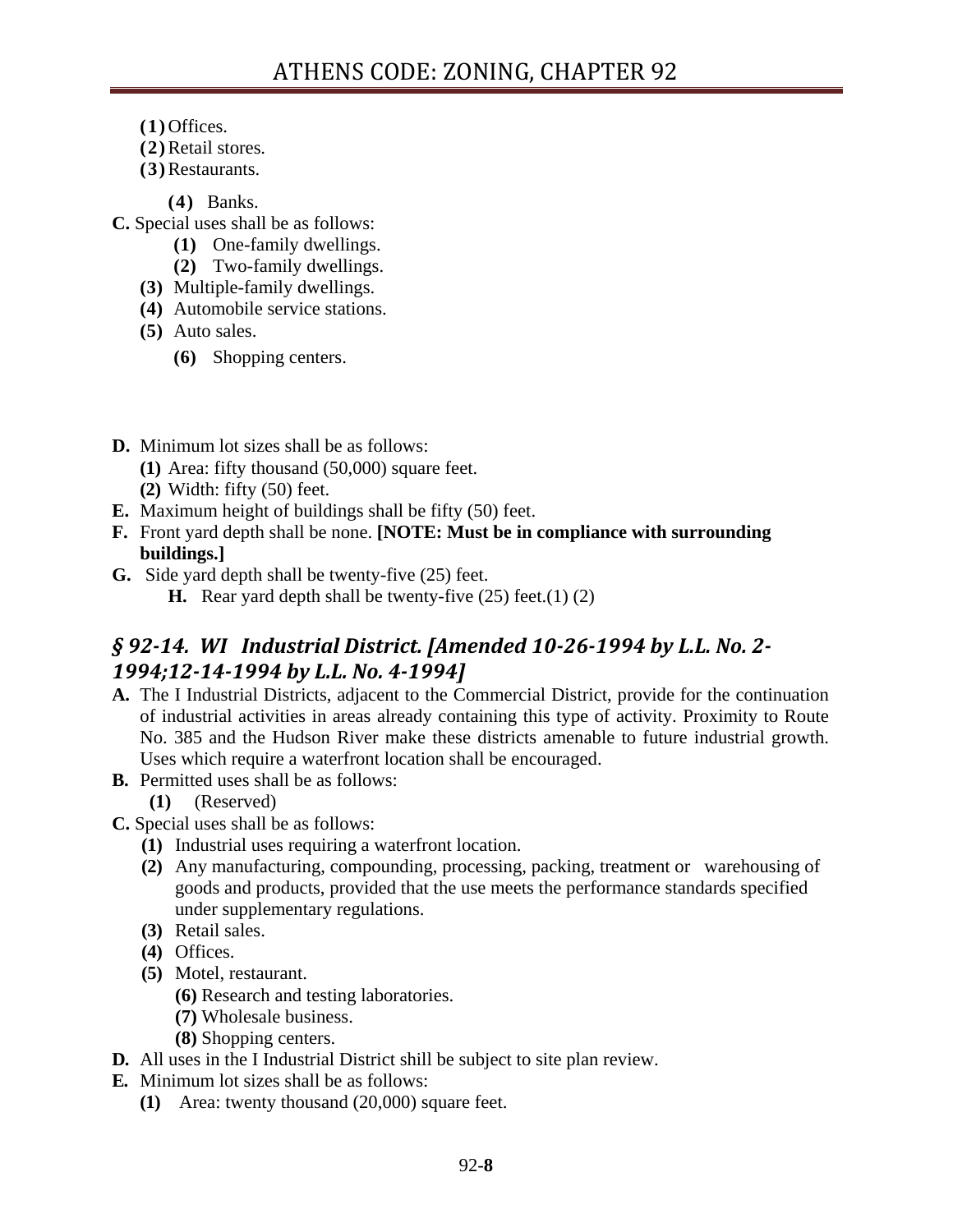- **(2)** Width: one hundred (100) feet.
- **F.** Maximum height of buildings shall be fifty (50) feet.
- **G.** Front yard depth shall be forty-five (45) feet.
- **H.** Side yard depth shall be twenty-five (25) feet.
	- **I.** Rear yard depth shall be twenty-five (26) feet from the mean high waterline of the Hudson River.

### *§ 9214.1. W Waterfront District.*

- A. The W Waterfront District is established to give preference on the Hudson River shore to those uses which are dependent upon or are enhanced by a waterfront location, to preserve the village's small harbor identity, to protect views to the water from public streets, to preserve and enhance the scenic character of the waterfront as seen from the Hudson River, to retain public access to the waterfront, to prevent damage to property and to implement other policies and purposes of the approved Local Waterfront Revitalization Program.
- B. Permitted uses shall be as follows:
	- **(1)** Recreation facilities requiring a waterfront location such as boat launches, fishing piers and swimming facilities providing non-discriminating access to, all members of the public.
	- **(2)** Cultural, educational or scientific uses which by their nature require access to the water.
	- **(3)** Parks, playgrounds and other public recreational facilities enhanced by a waterfront location.
	- **(4)** Structures needed for navigational purposes.
	- **(5)** Facilities which support or are necessary to one (1) of the above uses and which occupy less than twenty percent (20%) of total floor area and off-street parking lots. To the extent possible, such facilities will be sited inland of the principal use.
- **C.** Special uses shall be as follows:
	- **(1)** Commercial uses which require water transportation for transfer of goods or products.
	- **(2)** Restaurants with river access/service.
	- **(3)** Single family homes [in accordance of § 92-18C(1)].
	- **(4)** Public utilities dependent on a waterfront site.
	- **(5)** Marinas and related uses, such as sale of marine supplies, services, fuel, equipment, boat yards, boat repairs, manufacture, assembly or repair of marine products such as boats, sails and hardware, charter boats and fishing guide operations, boat rentals or annual membership clubs which are water dependent and which conditions use of the facility upon membership on a nondiscriminatory basis. Support facilities necessary for successful functioning of above uses, for example, parking areas, smack bars, first aid stations and short-term storage facilities. To the extent possible, such facilities will be cited inland of the principal use.
- **D.** All uses in the W Waterfront District shall be subject to site plan review.
- **E.** Minimum lot sizes shall be as follows:
	- **(1)** Area.
		- **(a)** Ten thousand (10,000) *s*quare feet if served with public sewers and water.
		- **(b)** Five (5) acres without public water and sewers.
	- **(2)** Width.
		- **(a)** Seventy-five (75) feet if served with public sewers and water.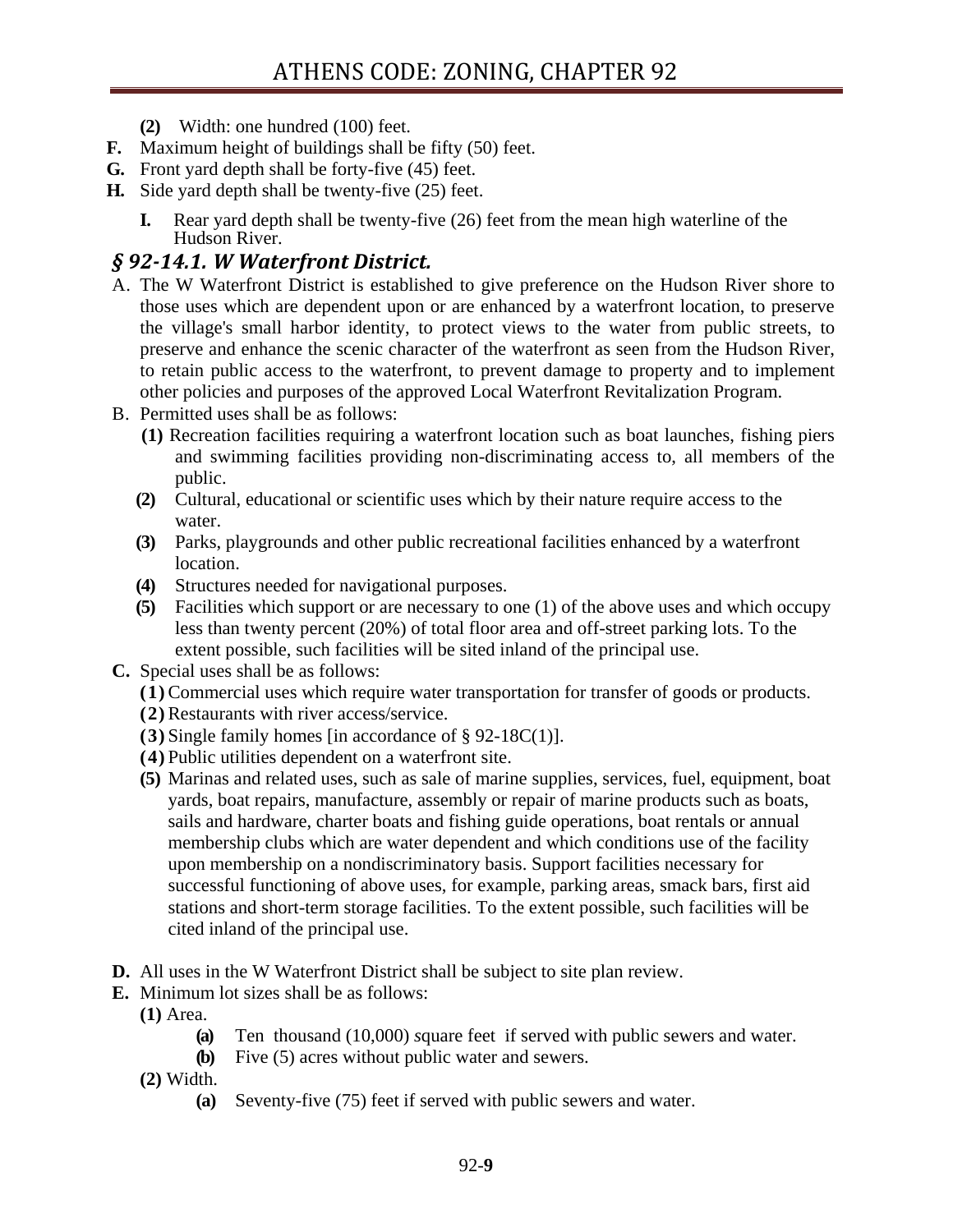- **(b)** One hundred fifty (150) feet if not served by public sewers and water.
- **F.** Maximum height of buildings shall be twenty-five (25) feet.
- **G.** Minimum front yard depth shall be ten (10) feet.
- **H.** Minimum side yard depth shall be twenty-five (25) feet.
- **I.** Minimum rear yard depth shall *be* twenty-five (25) feet from the mean high waterline of the Hudson River unless a permitted *use requires* a location closer to or at the water's edge.
- **F.** Width of all structures on a lot, including fences or walls over thirty-six (36) inches high, shall not exceed fifty percent (50%) of the lot width as measured parallel to the Hudson River. Structures requiring a waterside location will be the minimum size that will accomplish the intended function.
	- **J.** 89101112131415
	- **K.** Temporary residences used on construction sites of nonresidential premises shall be removed immediately upon completion of the project.

**L.**

- **G.** Permits for temporary residences to be occupied pending the construction, repair or renovation of the permanent residential building on a site shall expire within six (6) months after the date of issuance.
- **H.** except that the administrator may renew such permit for one (1) additional period not to exceed three (3) months if he determines that such renewal is reasonably necessary to allow the proposed occupants of the permanent residential building to complete the construction, repair, renovation or restoration work necessary to make such building habitable.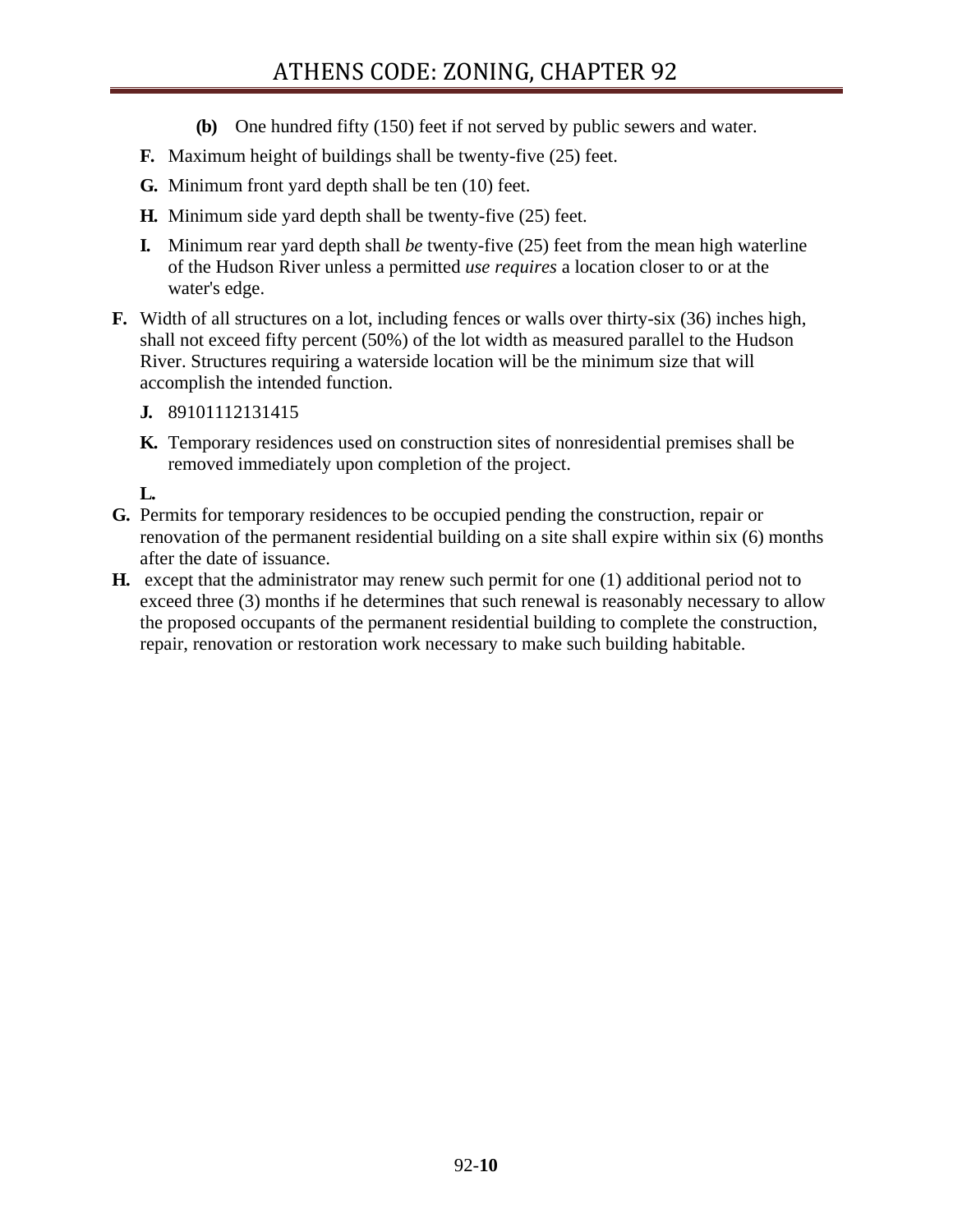#### ARTICLE IV Supplemental Regulations

### *§ 9215. Special Flood Hazard Districts.*

Special Flood Hazard Districts are hereby established and are delineated on the Zoning Map as an overlay district. With the exception of agricultural uses and outdoor recreation, no eases shall be permitted within a Special Flood Hazard District without special permit, issued pursuant to the provisions of § 92-18 of this chapter. In addition, uses within a Flood Hazard District must meet the following requirements:

- **A**. All new construction. All new construction or substantial improvements of buildings and other structures, including new or replaced utility and sanitary facilities, shall include the following measures as appropriate:
	- **(1)** Anchoring to prevent flotation, collapse or lateral movement of the structure.
	- **(2)** Construction with materials and utility equipment resistant to flood damage.
	- **(3)** Construction by methods and practices that minimize flood damage.
	- **(4)** Public utilities and facilities, such as sewer, gas, electrical and water systems located and constructed to minimize flood damage.
	- **(5)** Adequate drainage provided to reduce exposure to flood damage.
	- **(6)** New and replacement water supply systems designed to minimize or eliminate the infiltration of floodwaters into the system.
	- **(7)** New and replacement sanitary sewage systems designed to minimize or eliminate infiltration of floodwaters into the systems and discharges from the systems into floodwaters.
	- **(8)** On-site waste disposal systems located to avoid impairment to them or contamination from them during flooding.
- **B.** Residential structures. New construction or substantial improvement of any residential structures, including the placement of mobile homes, shall have the lowest floor, including the basement*,* elevated to or above the base flood elevation at that point.
- **C.** Nonresidential structures. New construction or substantial improvement of any commercial, industrial or other nonresidential structures shall either have the lowest floor, including the basement, elevated to or above the base flood level or, together with attendant utility and sanitary facilities, be floodproofed so that below the base flood level the structure is watertight with walls substantially impermeable to the passage of water and with structural components having the capability of resisting hydrostatic and hydrodynamic loads and effects of buoyancy. The design of floodproofed structures may include the following measures or techniques as appropriate:
	- **(1)** Anchoring to resist flotation and lateral movement.
	- **(2)** Reinforcement of walls to resist water pressures.
	- **(3)** Installation of watertight doors, bulkheads and shutters.
	- **(4)** Using paints, membranes or mortars to reduce seepage of water through walls.
	- **(5)** Addition of mass or weight to resist flotation.
	- **(6)** Installation of pumps to lower water levels in structures.
	- **(7)** Use of pumps to relieve hydrostatic water pressure on external walls and basement floors.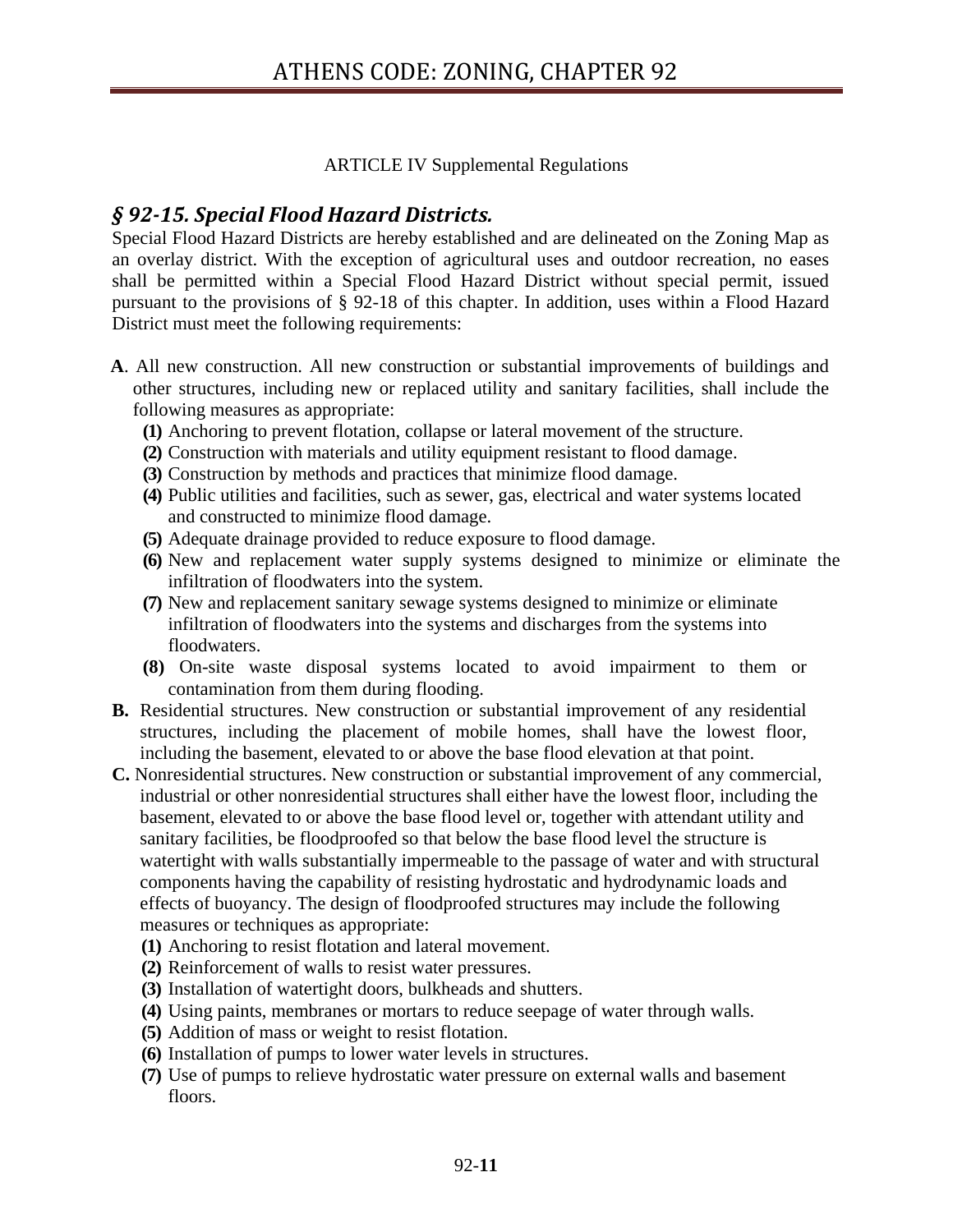- **(8)** Elimination of gravity flow drains.
- **(9)** Construction to resist rupture or collapse caused by water pressure or floating debris.
- **D.** Fill required. Where elevation of the first floor or basement floor above the base flood elevation is required, fill deposited shall extend at least fifteen (15) feet beyond the limits of any structure or building erected thereon, and such fill shall be bulkheaded, vegetated or protected from erosion by some other means.

### *§ 9216. Historic Districts.*

- **A.** Legislative intent. The purpose of this Section is to promote the educational, cultural, economic and general welfare of the public through the protection, enhancement, perpetuation and preservation of the Historic Districts. The Village Board declares that it is a public purpose to ensure that the distinctive and historical character of the Historic Districts shall not be injuriously affected, that the value to the community of those buildings which have architectural and historical worth shall not be impaired, and that said Historic Districts be maintained and preserved to promote their use for the education, pleasure and welfare of the citizens of the Village of Athens and others.
- **B.** Boundaries of Historic Districts. The Historic Districts shall be the areas shown and bounded as such on the map entitled "Zoning Map of the Village of Athens" and made a part of this chapter. These districts are the same as have been nominated to the National Register of Historic Places.
	- **C.** Regulations. No building or other structure which is wholly or partially within a historic area shall be moved, removed, added to or demolished, in whole or in part, nor shall the exterior thereof be modified, repaired or otherwise altered until a permit therefor has been issued by the Code Enforcement Officer, following procedures, spelled out in § 92-28 of this chapter.
	- **D.** Maintenance and repair required. **[Amended 7-8-1993 by L.L. No. 3-1993]**
		- **(1)** Nothing in this section shall be construed to prevent the ordinary maintenance and repair of any exterior architectural feature in the districts of a building or structure within a Historic District which does not involve a change in design, material, color or, the outward appearance thereof.
		- **(2)** Nothing in this section shall be construed to prevent the construction, reconstruction, alteration or demolition of any exterior architectural feature which the Code Enforcement Officer shall determine is required by public safety because of dangerous or unsafe conditions.
		- **(3)** No owner or person with an interest in real property located within a Historic District shall permit the property, building or structure to fall into a serious state of disrepair so as to result in the deterioration of any exterior architectural feature, which would, in the judgment of the Village Planning Board, produce a detrimental effect upon the character of the property, building or structure itself.
	- **E.** Historic District setbacks. Strict adherence to front yard depth requirements found in the Zoning Schedules<sup>3</sup> shall be waived as part of the Historic District review where the applicant or the Planning Board can show that a modified front yard size is more appropriate to preserve the character of the area.
	- **F.** Procedure for the review of plans. No building permit or special permit shall be issued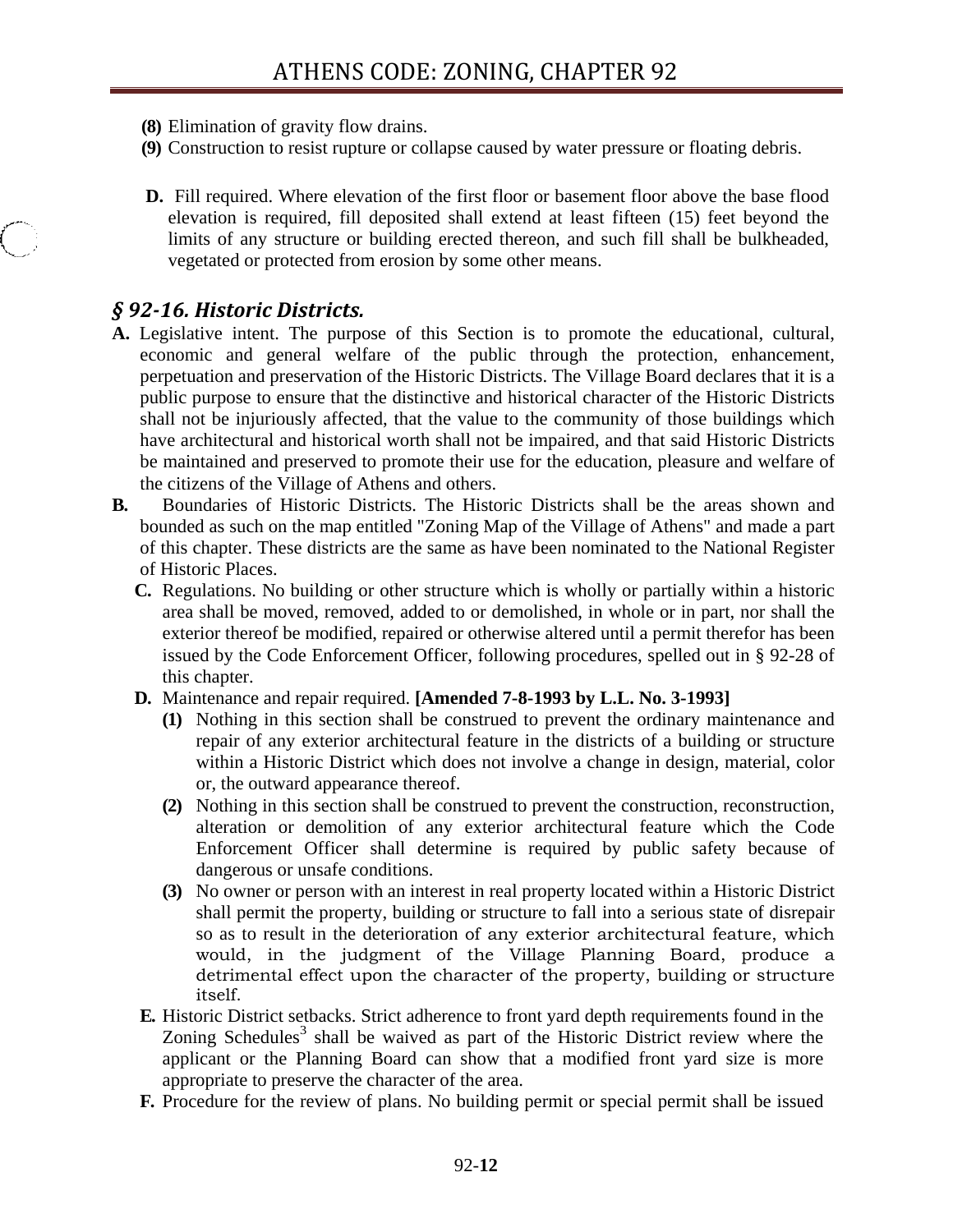with respect to any building or structure which is within a Historic District until the application has been reviewed by the Village of Athens Planning Board. The Code Enforcement Officer shall submit a copy of the application, copies of all maps and other information relative to the 'case to the Planning Board for its opinions. In such review, the Planning Board shall give consideration to any factors it may deem pertinent, including:

- **(1)** The historic or architectural value and significance of any structure.
- **(2)** Its relationship to the historic value and architectural styles and types of buildings in the surrounding area.
- **(3)** The appropriateness of exterior design, arrangement, textures; nature and quality of materials, colors and general appearance.
- **G.** The Planning Board shall have the power to call in experts to aid in its deliberations and may confer with the applicant or his authorized representative. The Planning Board shall approve or disapprove such plans and, if approved, shall issue an opinion of approval, which is to be signed by the Chairman, attached to the application for a building permit and transmitted to the Code Enforcement Officer. If disapproved, the Planning Board shall issue an opinion of disapproval and shall transmit a record of such action and reasons therefor to the Code Enforcement Officer and to the applicant. The Board may recommend what it thinks is proper if it disapproves the plans submitted. The failure of the Planning Board to render an opinion regarding such plans within thirty (30) days from the date of application shall be construed a favorable opinion.
	- **H.** The applicant, if he so desires, may make modifications to his plans and shall have the right to resubmit his application at any time after doing so.
	- **I.** Exterior color. A change in the exterior color of a building or structure in the Historic District shall require a permit, which may be issued in accordance with 92-16C of this chapter. No change in color shall be approved or permitted unless the new color is consistent with and appropriate for the historic character of the neighborhood in which the building or structure is located. **[Added 7-801993 by L.L. No. 3-1993]**
	- **J.** Hardship. Any owner or person with an interest in *property* within any Historic District may submit an application to the Village Planning Board for temporary exemption from provisions of this section due to hardship. If the Village Planning Board finds that a hardship exists, the Village Planning Board may exempt the applicant from the provisions of this section until such time as the hardship ceases to exist. **[Added 7-8- 1993 by L.L. No. 3-1993]**
	- **K.** Appeals. Any person aggrieved by a decision of the Village Planning Board relating to hardship in the maintenance and repair of their property may, within thirty (30) days of the decision, file a written application to the Athens Village Board for a review of the decision. **[Added 7-8-1993 by L.L. No. 3-1993]**

## *§ 9217. Parking.*

**A.** Off-street parking spaces shall be provided in any district in accordance with the specifications in this section whenever any new use is established or existing use is enlarged. Exceptions shall be as follows: For all home occupations and for all uses in the Commercial and Commercial Residential Districts, the parking requirements may be waived where it is demonstrated that sufficient public on-street parking is available. In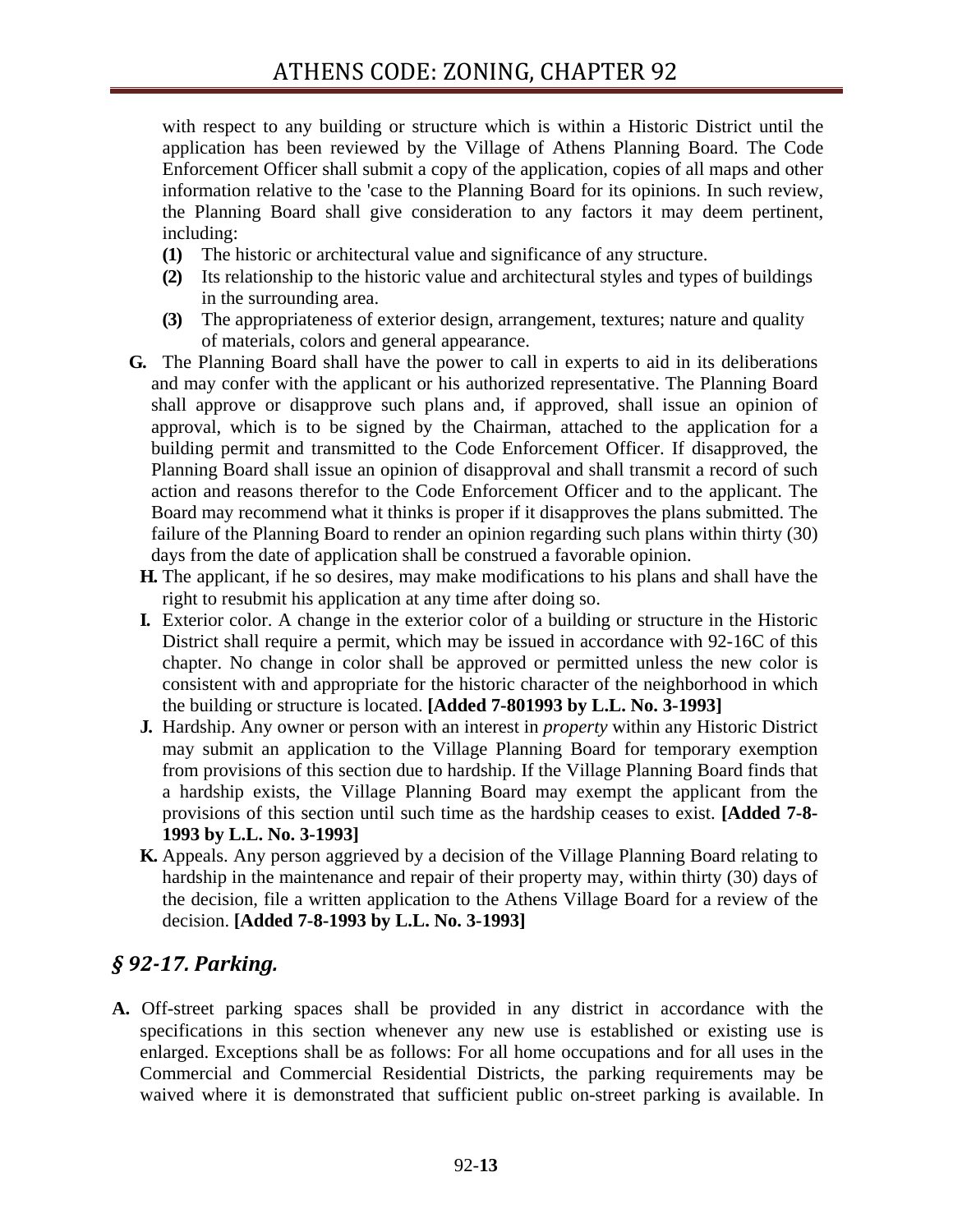addition, for, home occupations only, a portion of a driveway measuring two hundred (200) square feet, belonging to the structure wherein such use will take place, will be deemed acceptable for the first parking space required.

**Use**  Residential Lodging house Church or school Professional offices, business services, home occupations Retail business and personal service establishments Restaurants and eating establishments

#### **Parking Spaces Required**

- 2 per dwelling unit
- 1 per lodging unit
- 1 per 2 seats in principal assembly room
- 1 for every 200 square feet of floor space
- 1 for every 150 square feet of floor space
- 1 for every 2 seat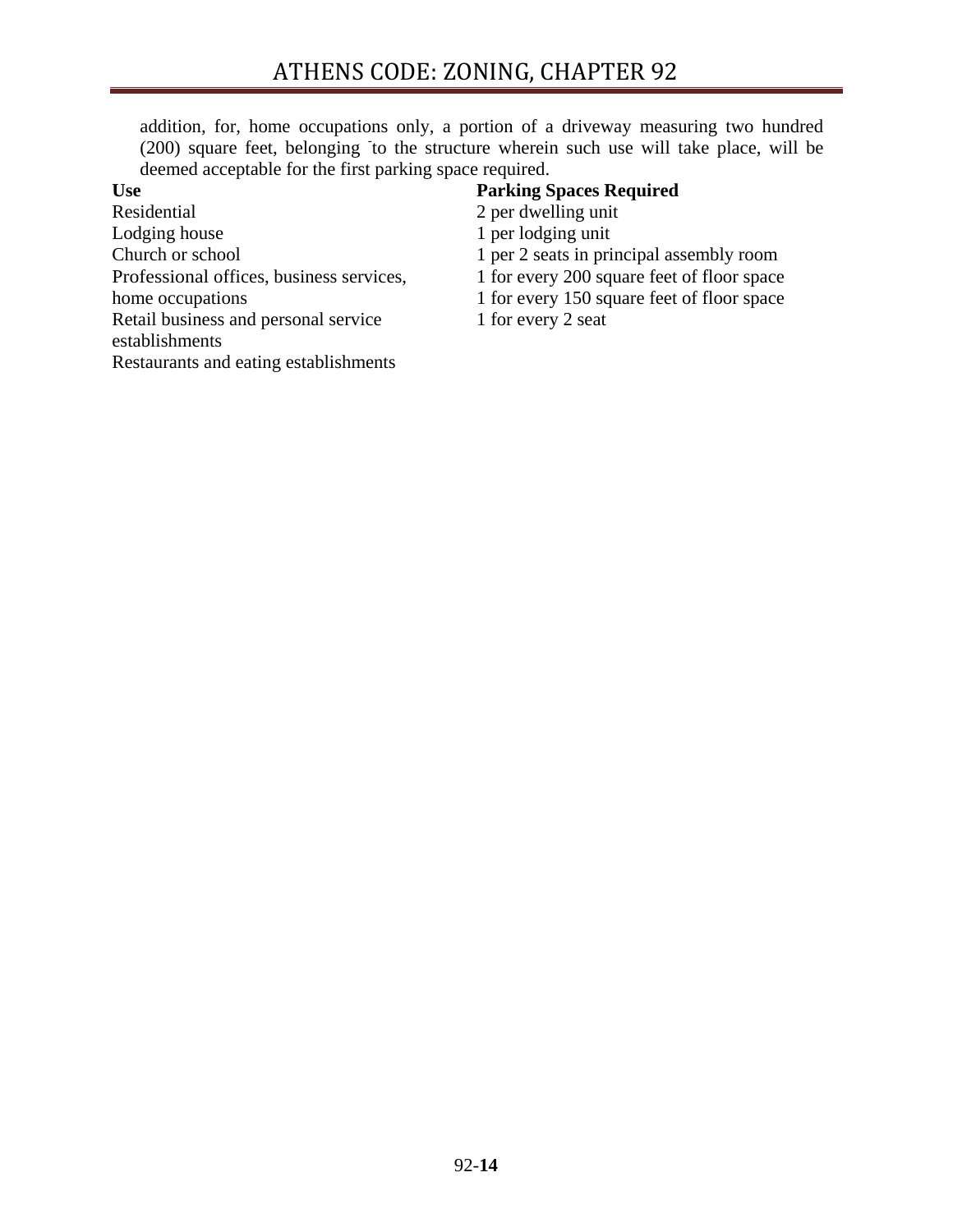Industrial 1 for each employee, based on the highest expected average employee occupancy

- **B. [Added 10-26-1994 by L.L. No. 2-1994; amended 12-14-1994 by L.L. No. 4-1994]**  Within the W Waterfront District, off-street parking facilities will be provided as follows:
	- **(1)** At marinas, dedicated parking spaces shall be provided at a minimum rate of six-tenths (0.6) spaces per slip, plus whatever additional spaces are deemed necessary by the Board of Appeals for employees and for ancillary activities on the premises
	- **(2)** Uses not enclosed in a structure: one (1) space for every four (4) persons at the maximum designed capacity of the facility.
	- **(3)** Parking for a use in the Waterfront District may be provided on adjoining lands in adjacent districts, on property owned or controlled by the same owner.

### *§19218. Special use permits.*

The special uses for which conformance with additional standards is required shall be deemed to be permitted uses in their respective districts, subject to the satisfaction of the requirements and standards set forth herein, in addition to all other requirements of this chapter. All such uses are hereby declared to possess characteristics of such unique and special forms that each specific use shall be considered as an individual case.**A.** General procedures and provisions.

- **(1)** All uses of land listed in the Schedules of Regulations (§§ 92-8 through 92- 14) as special uses shall be allowed upon issuance of a special use permit by the Village of Athens Zoning Board of Appeals.A site plan for the proposed development of a site for special use shall be submitted with an application for a special use permit. The plan shall show the location of all buildings, parking areas, traffic access and circulation drives, open spaces, landscaping, topography, special features and any other pertinent information, including such information about neighboring properties as may be necessary to determine and provide for the enforcement of this chapter.
	- **(3)** Application for required special use permits shall be filed with the Building Inspector, who shall forward the application to the Zoning Board of Appeals for decision.
	- **(4)** A nonrefundable fee of three dollars (83.) to cover the cost of processing special use permits and applications therefor shall accompany any application for a special use permit and shall be in addition to the building permit fee as described in this chapter.
	- **(5) ))))))**
	- **(6)** Each application for a special use permit shall be referred to the Planning Board for a report, which report shall be rendered prior to thirty (30) days after receipt by the Planning Board of the referred application. If the Planning Board does not submit a report to the Zoning Board of Appeals within thirty (30) days, the application will be considered as having the Planning Board's approval.
	- **(7)** A special use permit shall be deemed to authorize only one (1) particular special use, and such permit shall be considered null and void if, within one (1) year from the date of issue, all improvements required for this special use are not completed and if the special use shall cease for more than one (1) year for any reason, unless otherwise provided in the Zoning Board of Appeals' approval to said use.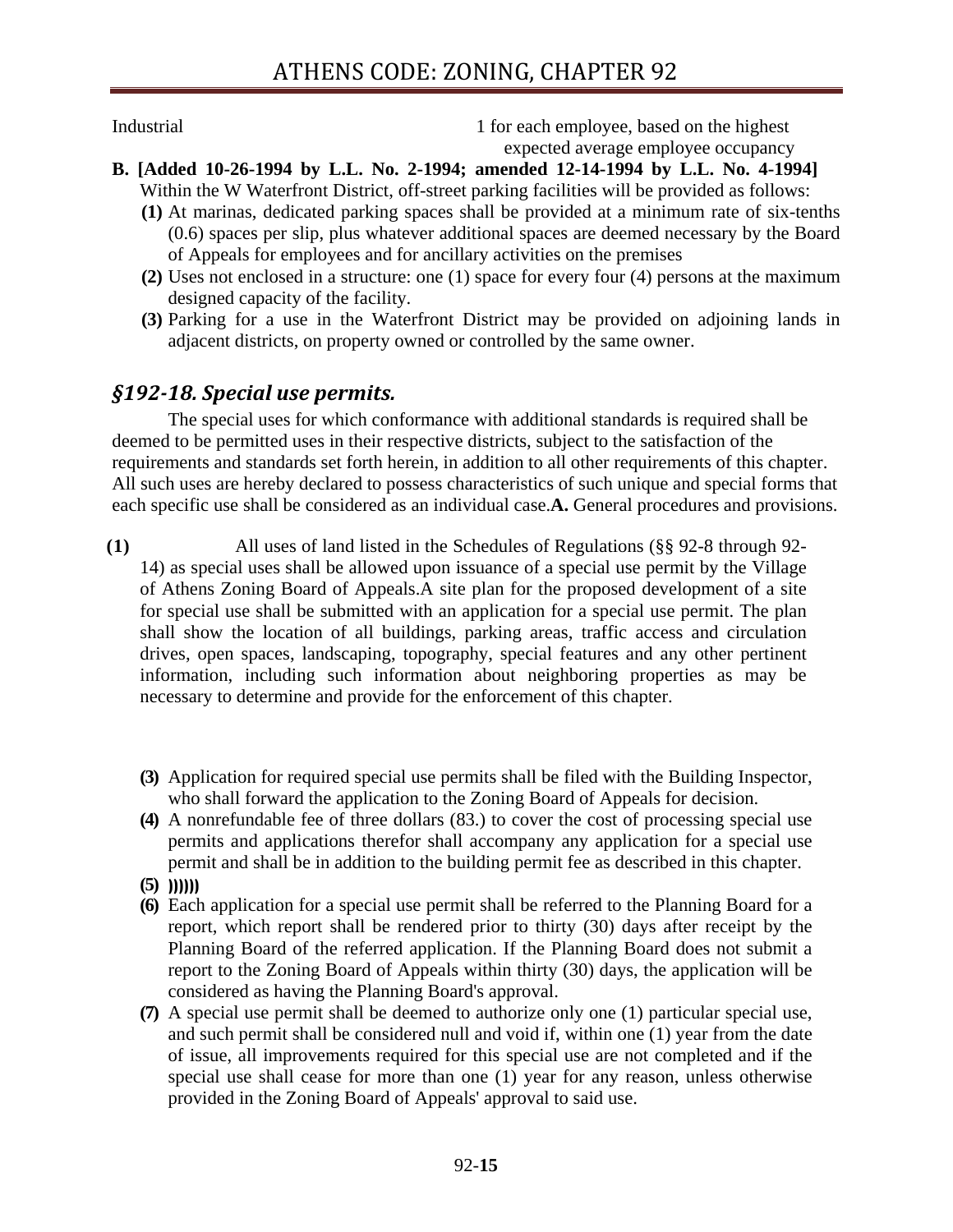- **(8)** A use authorized by special use permit may be revoked by the Zoning Board of Appeals if it is found and determined that there has been a failure of compliance with any one (1) of the terms, conditions, limitations and requirements imposed by said permit.
- **(13)** The Zoning Board of Appeals shall attach such conditions and safeguards to the special use permit as are necessary to assure continual conformance with all applicable standards and requirements.
- **(14)** In granting or denying a special use permit, the Board of Appeals shall specify in its written decision the particular conditions for such approval or the grounds for denial.
- **B**. Standards for all special use permits. The standards for special use permits shall dictate the location and size of the use, the nature and intensity of the operations involved and the size of the site in relation to it. The location of the site with respect to the existing or future streets giving access to it shall be such that it will be in harmony with the orderly development of the district, and the locations, nature and height of buildings, walls and fences will not discourage the appropriate development and use of adjacent land and buildings or impair the value thereof
	- **(1)** The proposed special use shall have adequate access for fire and police protection.
	- **(2)** The proposed special use shall be of such location, size and character that it will be in harmony with the orderly development of the district in which it is to be situated, and such use will not be detrimental to the orderly development of adjacent properties.
	- **(3)** The proposed special use shall provide safe, convenient and adequate vehicular and pedestrian access to and from the use through the provision of adequate, but not excessive, points of ingress and egress which are of sufficient width*,* properly graded and aligned, provide clear visibility and are not located too near street corners or places of public assembly.
	- **(4)** Parking.
		- **(a)** The proposed special use shall provide adequate off-street parking and loading areas which are properly located on the lot so as to provide safe and convenient circulation.
		- **(b) [Added 10-26-1994 by L.L. No. 2-1994; amended 12-14-1994 by L.L. No. 4- 1994]** New parking areas shall porous pavements or other approved measures to reduce rainfall runoff. New projects must incorporate best management practices in their design, including but not limited to the following:
			- **[1]** Maximize pervious land surface and vegetative cover to minimize stormwater runoff and to prevent polluted waters from, reaching adjacent waters and wetlands; direct runoff away from adjacent waters and wetlands to the extent feasible by site grading or other methods.
			- **[2]** Runoff from parking lots, maintenance, fueling and washdown areas must be treated in a manner that prevents oils, grease and detergents from rewiring adjacent waters and wetlands. Accepted treatment methods include oil and grease filtering catch basins, retention areas and filtration systems.
	- **(5)** The proposed special use, location and height of buildings shall be such that this special use will not hinder or discourage the appropriate development and use of adjacent land and buildings.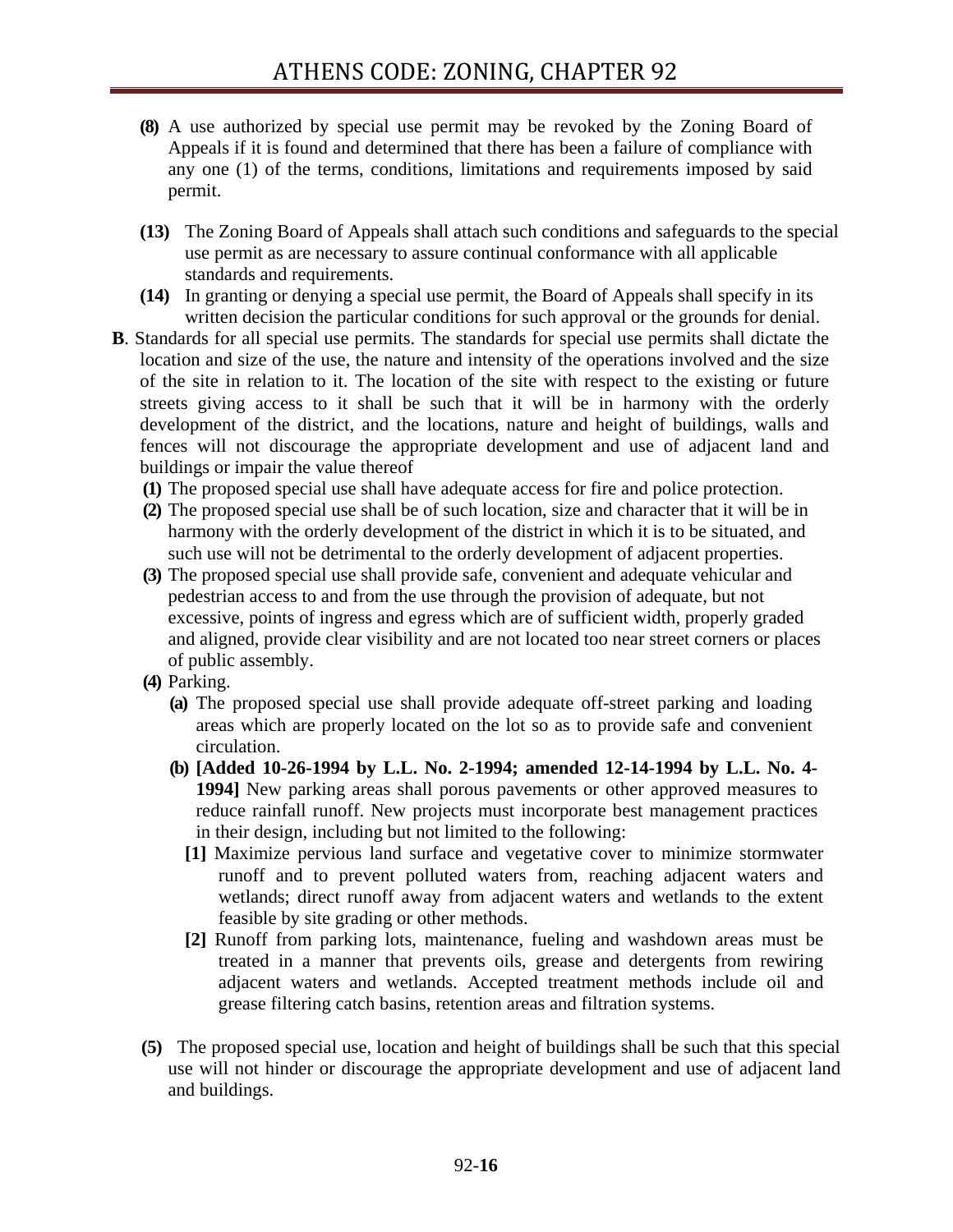**(6)** The proposed special use shall provide adequate landscaping and screening of all parking, dumpsters, storage and service areas so that such areas are screened at all seasons of the year from the view of adjacent lots and streets. **[Amended 10-26-1994 by L.L. No. 2-1994; 12-14-1994 by L.L. No. 4-1994]** 

**(9)** In addition, the following factors will, be taken into consideration:

- **(a)** The architectural value and significance of the structure and its relationship to the surrounding area.
- **(b)** The general appropriateness of the exterior design, arrangement, texture and materials proposed to be used.
- **(c)** Any other factors, including aesthetics, which the Zoning Board of Appeals deems pertinent.
- **C.** Additional standards applicable to special use permits within the W Waterfront District and the I Industrial District. **[Added 10-26-1994 by L.L. No. 2-1994; amended 12-14-1994 by L.L. No. 4-1994]**
	- **(1)** To ensure the appropriate development of land, the Zoning Board of Appeals may issue a special use permit only after it has found that all of the following standards and conditions have been satisfied in addition to standards already applicable.
		- **(a)** The special use shall not be incompatible with the type and direction of development for the site and surrounding area as proposed in the adopted and approved Local Waterfront Program.
		- **(b)** If a non-water dependent use is proposed for development on a lot having shoreline frontage, the use shall be allowed only if compatible with a waterfront location; future demand for a water dependent use is not reasonably foreseeable and appropriate measures are taken to mitigate, to the greatest extent possible, against an irreversible commitment of land to non-water dependent use.
		- **(c)** A special use or combination of uses shall include water dependent recreation as a mixed use whenever possible.
		- **(d)** The following standards shall apply to new marina and marina-related project proposals as well as projects for expansion of existing marinas:
			- **[1]** In general, all new marina proposals or expansion of existing shrill, as appropriate, include sufficient parking, parklike surroundings, toilet facilities and marine pumpout facilities.
			- **[2]** In evaluating proposals for new marina construction, the Village of Athens will favor those proposals which involve an efficient utilization of open water space by providing alternative ways of meeting the needs of boaters. Alternatives include dry- stack facilities with the minimum number of wet slips needed to provide efficient operation, rehabilitation and alteration of existing marinas, open water facilities, or any combination of these four (4) approaches.
			- **[3]** Marinas shall be located in areas where at least the minimum physical attributes required by marinas already exist and where minimal initial and subsequent attributes include natural depths at or exceeding minimum navigable depths, low rates of sediment transport and sufficient tidal action to promote flushing. Dredging shall be limited to the minimum dimensions necessary for the project. Marinas shall not be permitted in areas that would require frequent maintenance dredging that would harm aquatic life or would prevent the relocation of benthic organisms. Such areas would include those which would require maintenance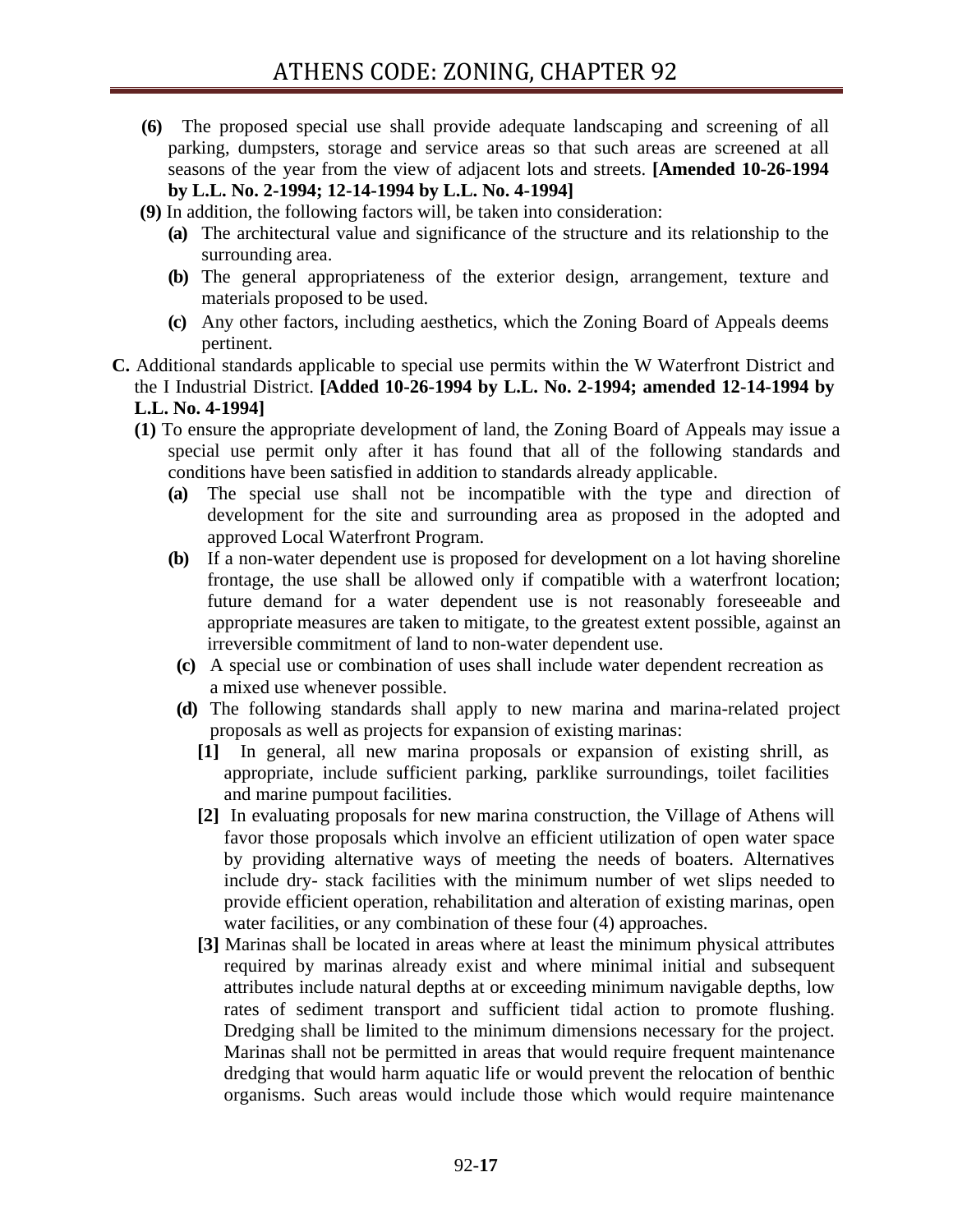dredging more often than once every five (5) years.

- **[4]** Applicants must demonstrate that there is an adequate water supply to serve all of the project's needs.
- **[5]** Sewage pumpout facilities shall be provided at new marinas at a minimum rate of one (1) pumpout station for every one hundred (100) boats accommodated or fraction thereof. For expansions of existing marinas, the number of pumpout stations, if any, shall be determined by the nature and size of the marina and the specific features of its site.
- **[6]** Adequate rest room facilities for property users will be required to discourage any overboard discharge of sewage from boats in order to protect water quality. The number of toilets required shall be determined by the nature and size of the marina and by its specific site locations.
- **[7]** The applicant must demonstrate adequate capacity to properly dispose of or treat all sanitary wastes generated by the project.
- **[8]** An ample number of signs must be provided to identify the location of public rest rooms and of pumpout facilities. Signs must also fully explain the procedures and rules governing the use of the pumpout facilities.
- **[9]** Trash receptacles shall be plentiful and convenient to encourage the proper disposal of trash and waste. A maximum spacing of one hundred (100) feet between receptacles shall be maintained on all piers and docks.

### *§ 9219. Height restrictions.*

- **A.** No building or structure shall have a greater number of stories, nor have an aggregate height of a greater number of feet, than is permitted in the district in which the building or structure is located, as specified in the Schedules of Regulations.<sup>4</sup>
- **B.** Chimneys, cooling towers, elevators, bulkheads, fire towers, gas tanks, grain elevators, steeples, barns or silos, water towers, ornamental towers or necessary mechanical appurtenances may be erected to any height with the exception that none shall exceed one hundred (100) feet in height. No towers shall be used as a place of habitation or for tenant purposes. No sign, nameplate, display or advertising device of any kind whatsoever shall be inscribed upon or attached to any chimney, tower, tank or other structure which extends above the height limitations listed in §§ 92-8 through 92-14.1 of this chapter.
- **C.** Notwithstanding any other requirement or provision of these regulations, no structure located east of Route 385 shall exceed a height of thirty (30) feet in the Industrial (I), Open Space/Conservation (OS/C) or Medium-Density Residential (RM) districts or twenty-five (25) feet in the W Waterfront District. **[Added 10-26-1994 by L.L. No. 2-1994; amended 12-14-1994 by L.L. No. 4-1994]**

# *§9220. Additional standards for industrial uses.*

In any Industrial District, the uses permitted are subject to the additional regulations set forth below.

**A.** Performance standards. No land or building in any Industrial District shall be used or occupied in such manner as to create any dangerous, injurious, noxious or other hazard due to odor, fire, noise, explosion, vibration, smoke, dust or other form of air pollution, glare, electrical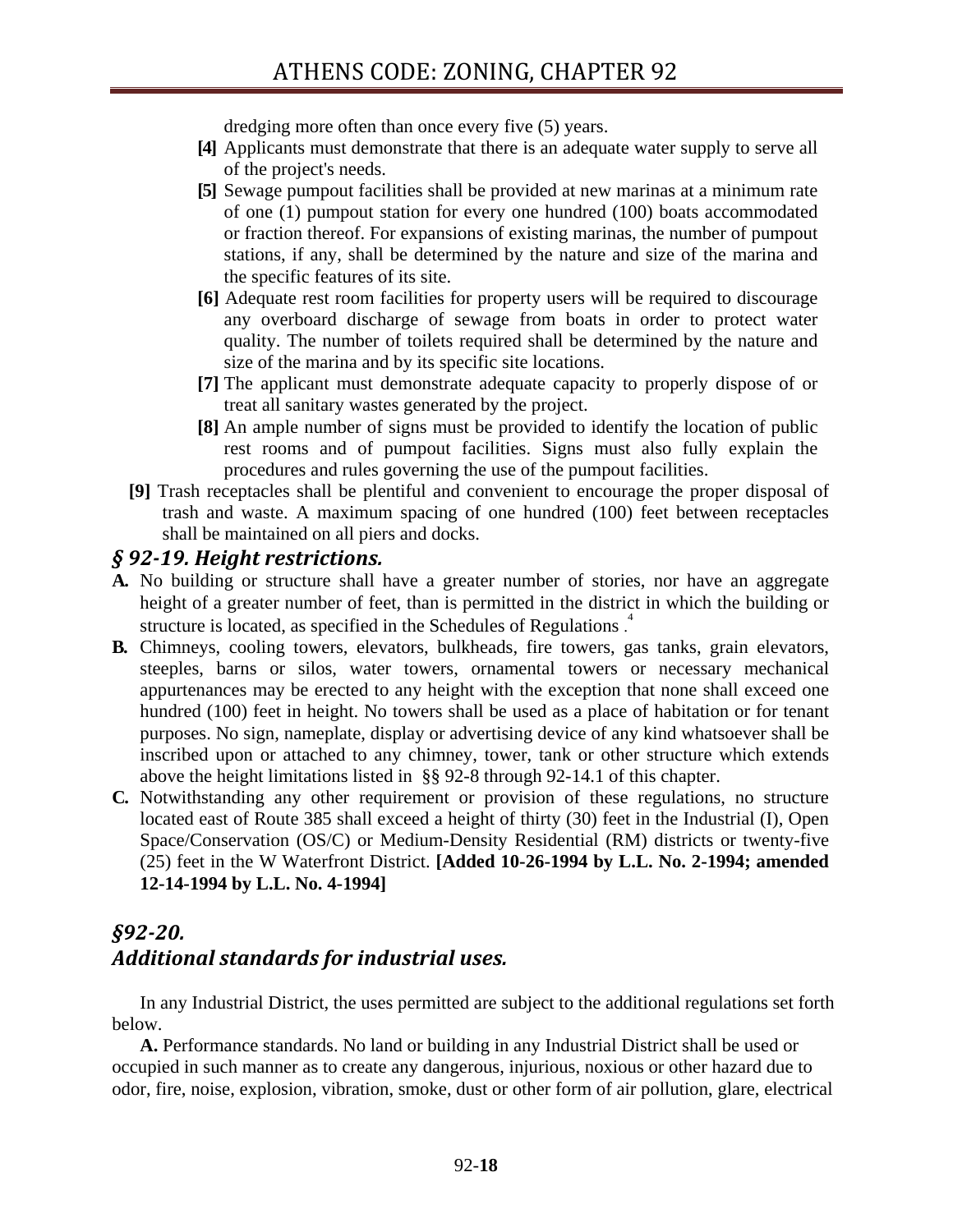or other disturbance. The determination of potentially dangerous or objectionable elements shall be made at locations as follows:

- **(1)** At the point of origin for fire and explosion hazards, for radioactivity and electrical disturbances and for smoke and other forms of air pollution.
- **(2)** At the property line for noise, vibration, glare, odors and other hazards or nuisances.
- **B.** For the uses permitted in any Industrial District, the Planning Board shall determine in its judgment that:
	- **(1)** It is reasonably necessary in the interest of public health, safety and general welfare.
	- **(2)** It is appropriately located and served with respect to transportation facilities, water supply, fire and police protection, waste disposal and similar facilities.
	- **(3)** Adequate off-street parking spaces are provided to handle the proposed use or uses.
	- **(4)** The neighborhood character and surrounding property values are reasonably safeguarded.
	- **(5)** The use will not cause traffic congestion or create a traffic hazard.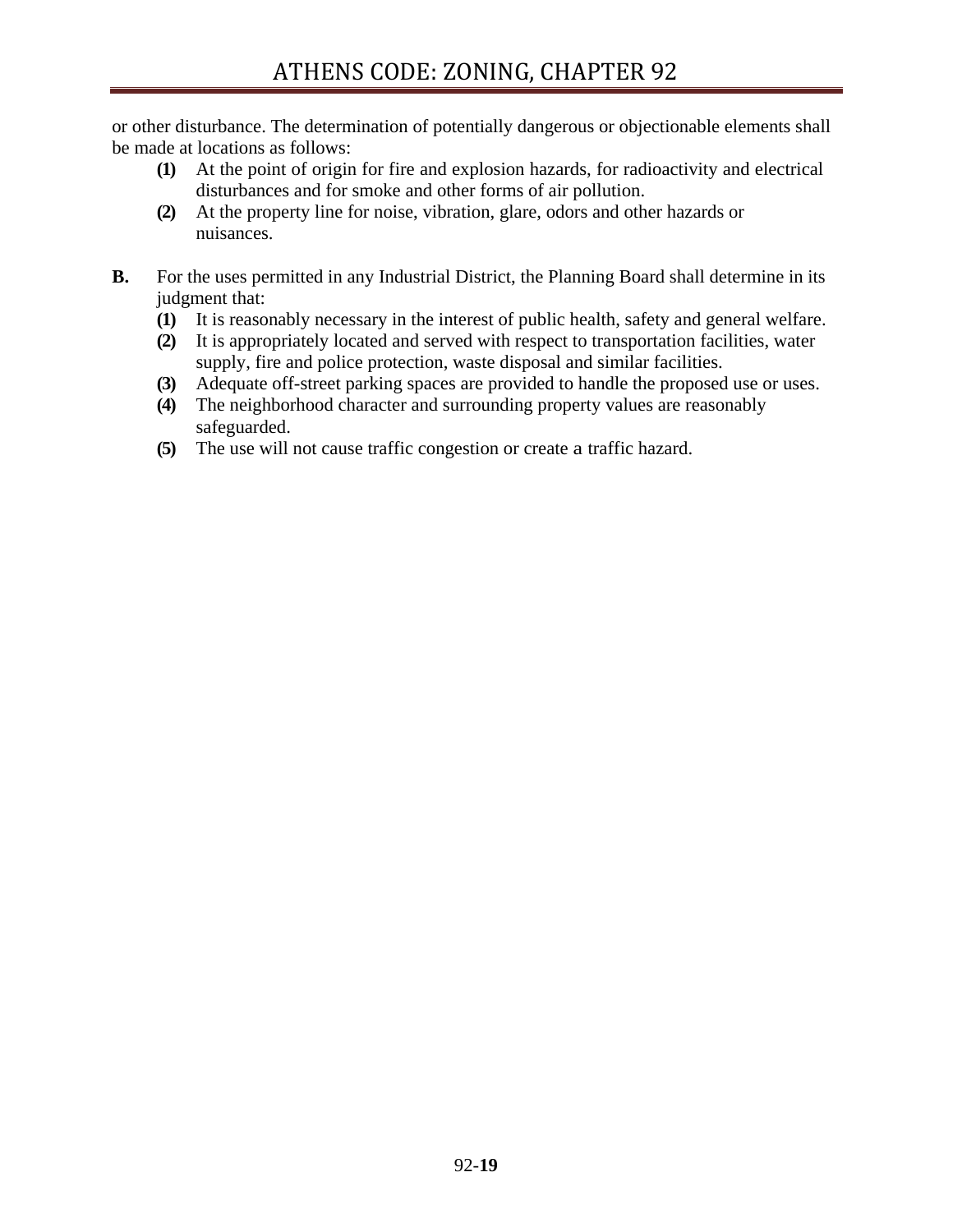- **(6)** Adequate design of grades. paving, gutters. drainage and treatment of turf to handle stormwater, prevent erosion and dust, is provided.
- **(7)** Proper design and arrangement of signs and lighting devices with respect to traffic control and adjacent neighborhoods is provided.
- **(8)** Adequate screen planting, fencing or walls to shield adjacent residential districts from business structures and uses is provided.
- **(9)** Other conditions of this chapter are satisfied.
- **C.** In the case of a request to establish a new Industrial District, the Planning Board shall either approve, modify and approve or disapprove such applications and shall report its decision to the Village Board. The Village Board shall hold a public hearing preceded by due notice as provided by law prior to amending the Zoning Regulations in regard to establishing an Industrial District.
- **D.** In the case of a request to establish a new use within an Industrial District, the Planning Board shall either approve, modify and approve or disapprove such application and shall report its recommendations to the Village Board regarding the issuance of a building permit.
- **E.** In the event that the use authorization by the Planning Board has not been completed or substantial progress made within one (1) year from date of approval, such approval shall be deemed automatically revoked and void. The Planning Board may extend the permit for an additional period of six months. if evidence is presented of intent to proceed.

### *))((((((((* .

# *)))))))))))))))))))))))))§ 9221.*

**Automobile servicing and repairs.** With the exception of personally owned vehicles, repair and servicing of motor vehicles shall take place only within a building or at auto service stations according to the requirements of this chapter. With the exception of towing service, road calls and emergency repair**s.**)) ) )))))b)))) )))))())))))))((()()()()) ) ) ) ) ) ()) ) ) )

 $)$  ()) ())b)c)d)()())))))))))))(())))  $(2)(3)(4)(5)(6)$ 

A. Purpose and Applicability and Incentives



#### ()()()()()()()()()()()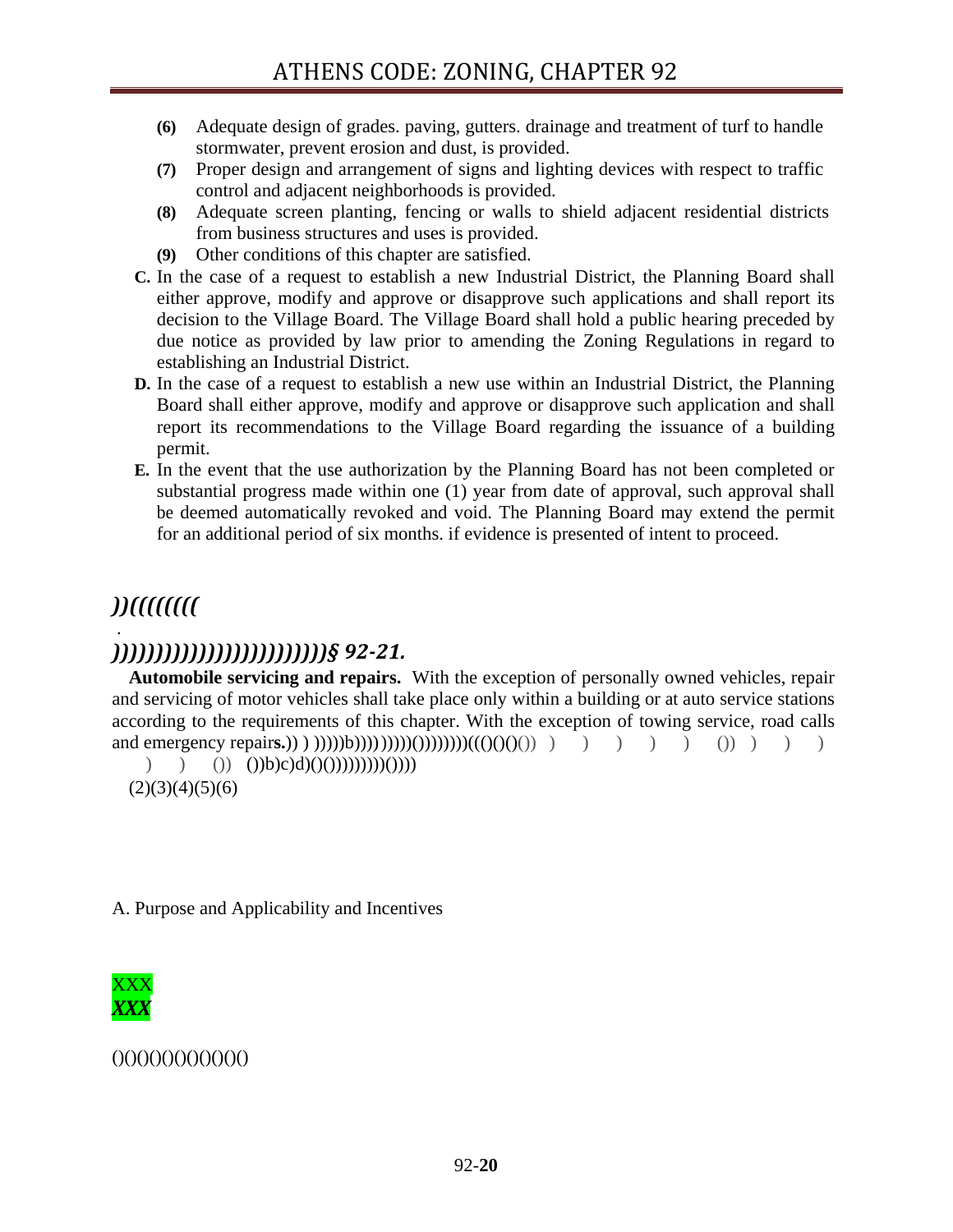# F. A.12B.123C.B.C.D. **9230. A.B.C.E. ARTICLE V Nonconforming Buildings, Uses and Lots**

### *§ 9222. Existing uses.*

The lawful use of any building or land existing at the time of the enactment of this chapter may be continued although such use does not conform to the provisions of this chapter.

### *§ 9223. Discontinuance.*

Whenever a building or land used for or occupied by a nonconforming use has been discontinued for a period of one (I) year for residential dwellings or three (3) years for other uses, such use shall not thereafter be used or occupied as a nonconforming use.

### *§ 9224. Alteration and extension.*

- **A.** A nonconforming building may not be reconstructed or structurally altered during its life to an extent exceeding in aggregate cost fifty percent (50%) of the appraised value of the building, unless the building is changed to a conforming use.
- **B.** A nonconforming use shall not be extended, but a lawful use may be extended into any portion of a nonconforming building.

### *§ 9225. Construction started prior to this chapter.*

Nothing herein contained shall require any change in plans, construction or designated use of a building for which construction shall have been diligently prosecuted prior to the effective date of this chapter.

### *§ 9226. Undersized lots.*

Lots of record at the time of adoption of this chapter whose area and/or depth are less than the specified minimum requirements set forth herein shall be deemed to meet the minimum size regulations of this chapter. No new lot shall be created which does not meet the minimum lot size regulations of this chapter.

# **ARTICLE VI Administration**

### *§ 9227. Enforcement.*

This chapter shall be enforced by the Code Enforcement Officer, appointed by the Village Mayor with the approval of the Village Board of Trustees. No building permit or certificate of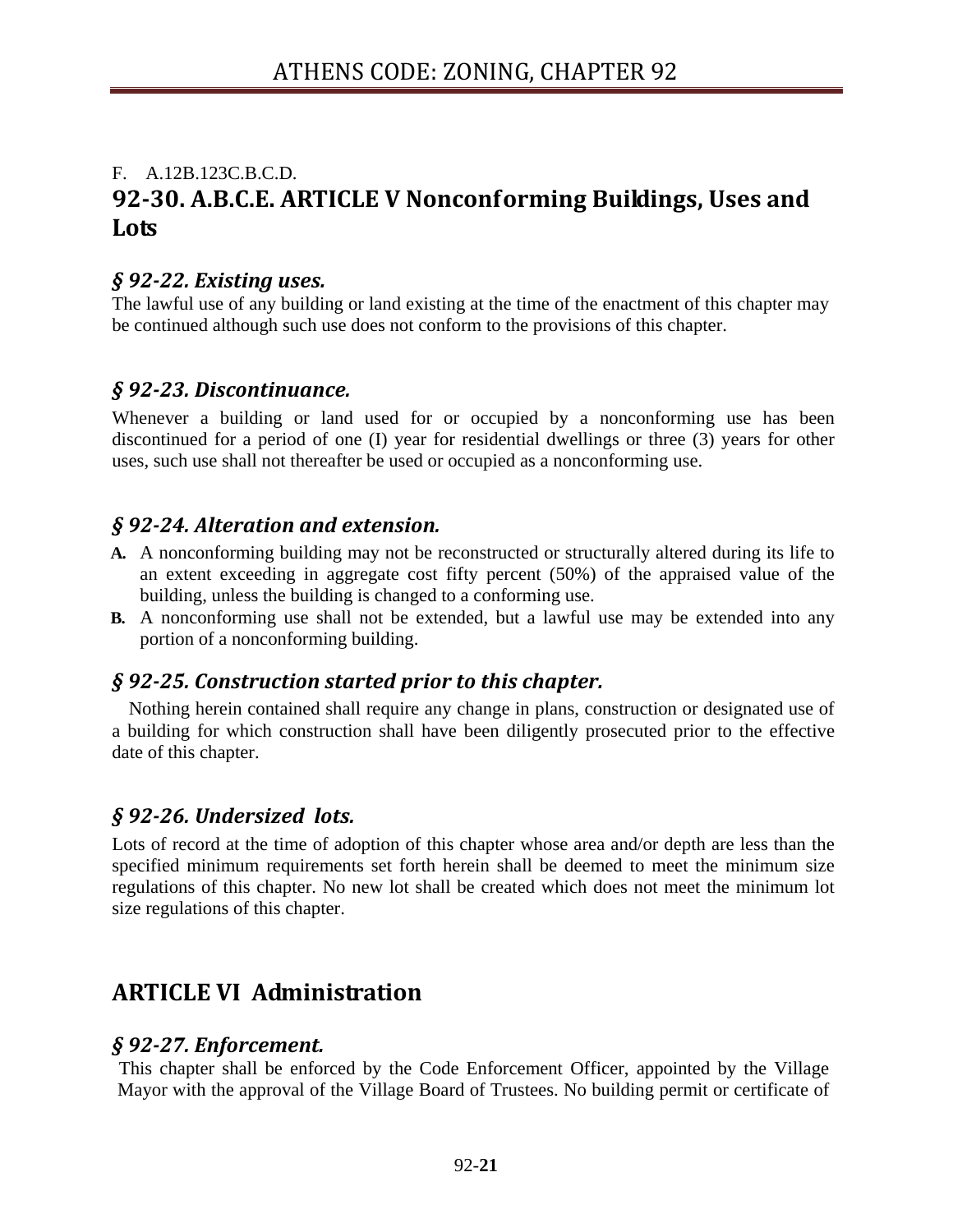occupancy shall be issued by him except where all the provisions of this chapter have been complied with.

### *§ 9228. Building permits.*

- **A. [Amended 7-8-1993 by L.L. No. 8-1993]** No building or structure, including curbs or sidewalks, shall be erected, added to or structurally altered until a permit therefor has been issued by the Code Enforcement Officer. Any application for a building permit shall state the following:
	- **(1)** The name and address of the applicant.
	- **(2)** The location of the proposed building or improvement.
	- **(3)** A description of the proposed building (dwelling, equipment shed, barn, garage, etc.) or improvement.
		- **(4)** A site plan where required.

**(5)**

- **B.** Building permit issuance. The Code Enforcement Officer shall act upon all applications for building permits within ten (10) working days from the date of application or, if a special permit, within ten (10) working days from the date the special permit was granted.
- **C.** Schedule of fees. There shall be a fee charged for a building permit, which shall be in an amount as set by the Board of Trustees by resolution from time to time. **[Amended 7—8-- 1993 by L.L. No. 6—1993]**
- D. Special Flood Hazard District regulations.
	- **(1)** Upon receipt of the application, the Code Enforcement Officer shall determine if the location of such proposed building falls within a Special Flood Hazard District or if the use requires a special permit.
	- **(2)** If such proposed construction is within the delineated boundaries of the Special Flood Hazard District or if a special permit is required, then the provisions of § 92- 18A and B of this chapter shall apply before any such building permit shall be issued.
	- **(3)** The Code Enforcement Officer shall obtain and record the actual elevation (in relation to mean sea level) of the lowest habitable floor (including basement) of all new or substantially improved structures and whether or not the structure contains a basement. He shall also obtain, verify and record the actual elevation to mean sea level to which any new or substantially improved nonresidential structures have been floodproofed. All such records shall be maintained for public inspection.
	- **(4)** If such proposed construction is outside the delineated boundaries of the Special Flood Hazard District or if no special permit is required, then the Code Enforcement Officer shall issue a building permit pursuant to the fulfillment of the requirements of the applicable district regulations.
	- **E. Historic District review.** If, upon receipt of an application for a building permit, the Code Enforcement Officer determines that the location of such proposed building falls within the boundaries of the Historic Districts, such application shall be forwarded to the Village of Athens Planning Board for review according to the regulations found in § 92- 18A of this chapter.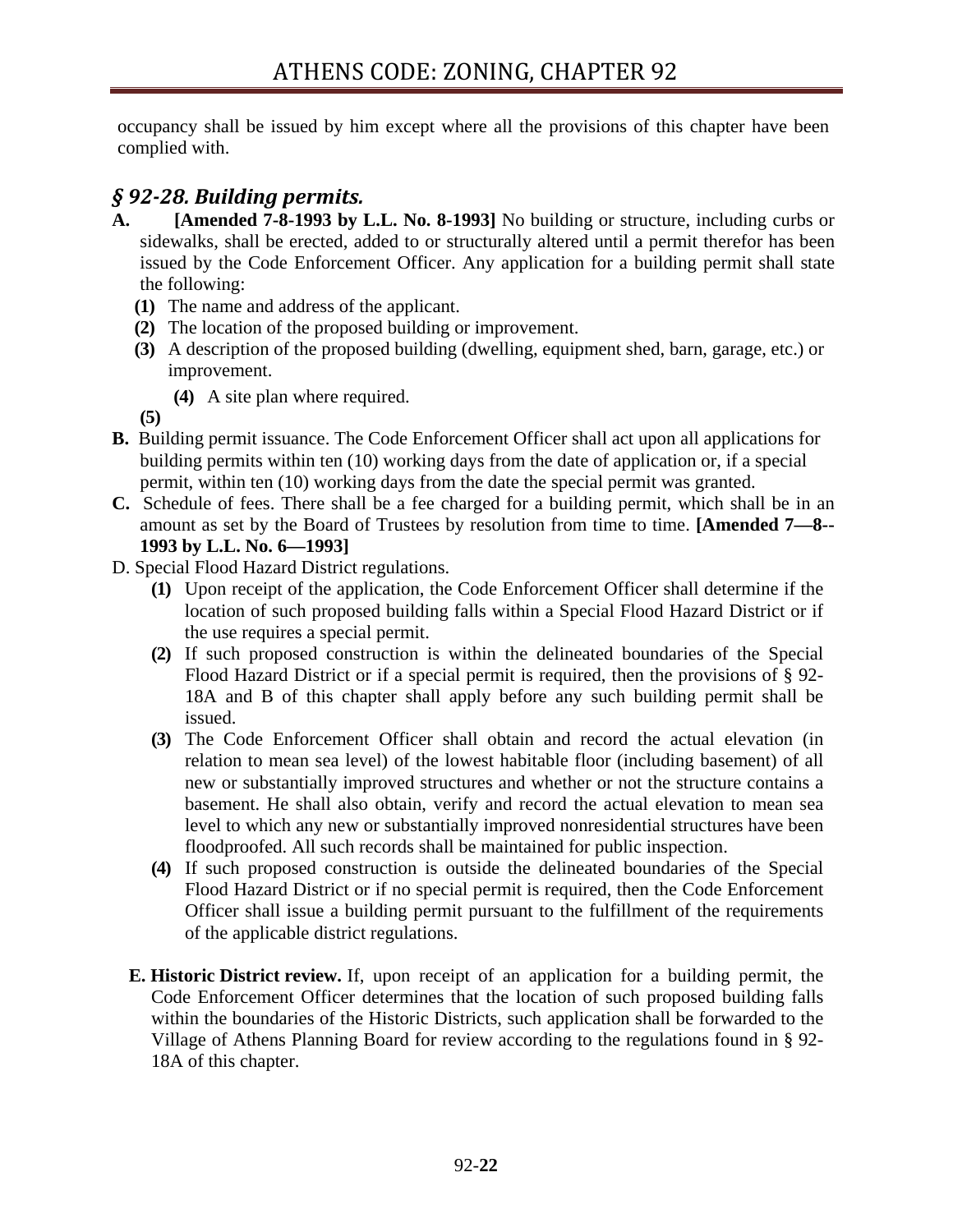### *§ 9229. Certificates of occupancy.*

No land shall be used or occupied and no building hereafter erected, altered or extended shall be used or changed in use until a certificate of occupancy shall have been issued by the Building Inspector in accordance with the provisions of the Building Code. All certificates of occupancy shall be applied for coincident with the application for the building permit. Said certificate shall be issued within ten (10) days after the erection or alteration shall have been approved as complying with the provisions of this chapter.

# *§ 9230. Zoning Board of Appeals.*

- **A.** A Zoning Board of Appeals is hereby created in accordance with § 7-712 of the Village Law of New York State. Said Board shall consist of three (3) members. The officers of the Board shall consist of a Chairman, Acting Chairman and a Secretary. The Zoning Board of Appeals shall select its own Chairperson and prescribe rules for the conduct of its affairs.
- **B.** Powers and duties. The Board of Appeals shall have all the power and duties prescribed by law and by this chapter which are more particularly specified as follows:
	- **(1)** Interpretation. Upon appeal from a decision by an administrative official, to decide any question involving the interpretation of any provision of this chapter, including determination of the exact location of any district boundary if there is uncertainty with respect thereto.
	- **(2)** Special permits. To issue special permits under conditions set forth in this chapter.
	- **(3)** Variances. To vary or adapt the strict application of any of the requirements of this chapter in the case of exceptionally irregular, narrow, shallow or steep lots, or other exceptional physical conditions, whereby such strict application would result in practical difficulty or unnecessary hardship that would deprive the owner of the reasonable use of the land or building involved, but in no other case. No variance in the strict application of any provision of this chapter shall be granted by the Zoning Board of Appeals unless it finds that:

))[][][][])()))[][][][][])

- **(a)** There are special circumstances or conditions, fully described in the findings of the Board, applying to such land or buildings and not applying generally to land or buildings in the neighborhood, and that said circumstances or conditions are such that strict application would result in practical difficulty or unnecessary hardship that would deprive the owner of the reasonable use of the land or building involved, but in no other case.
- **(b)** For reasons fully set forth in the findings of the Board, the granting of the variance is necessary for the reasonable use of the land or building and that the variance as granted by the Board is the minimum variance that will accomplish this purpose.
- **(c)** The granting of the variance will be in harmony with the general purpose and intent of this chapter and will not be injurious to the neighborhood or otherwise detrimental to the public welfare.

## *§ 9231. Penalties for offenses.*

**A.** Violations to this chapter shall he subject to the provisions of the applicable law. Upon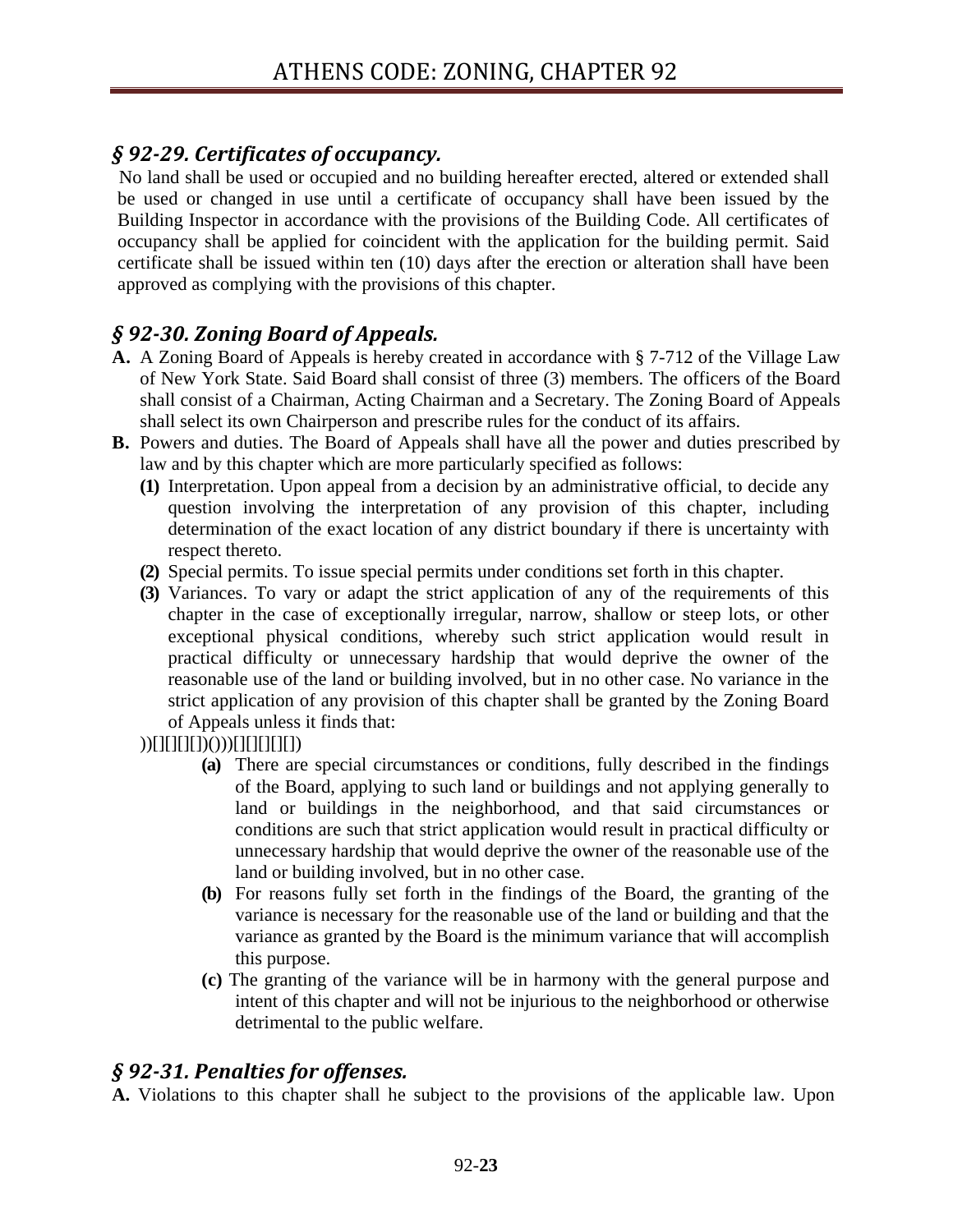determination by the Code Enforcement Officer that a violation exists, written notice shall be sent to the last known owner of the property. Such notice shall state the specific provision in violation and that, unless action is taken by said owner to remove such violation within twenty (20) days, a proceeding to compel compliance with this chapter will be instituted.

- **B.** A violation of this chapter is an offense punishable by a fine not exceeding two hundred fifty dollars (\$250.).
- **C.** Violations of this chapter shall be deemed misdemeanors. Each week the violation continues shall be deemed to be a separate and distinct violation.

## *§ 9232. Referral to County Planning Board.*

Before final action is taken on special permits, variances or amendments of this chapter, such matter will be referred to the County Planning Board in accordance with the procedures required in Article 12-B, §§ 239-1 and 239-m of the General Municipal Law.

### *§ 9232.1. Site plan approval.*

- **A.** Uses requiring site plan approval. No building permit shall be issued for any use other than a one- or two-family dwelling prior to review and approval of a site plan by the Planning Board in accord with the provisions of this section. In all cases where any amendments of such plan are proposed, the applicant must also secure the approval of the amendment by the Planning Board.
- **B.** Objectives of the site plan review. In reviewing site plans, consideration shall be given to the public health, safety and welfare, the comfort and convenience of the public in general or the residents or users of the proposed development and of the immediate neighborhood in particular; protection and enhancement of the public access, scenic, historic and natural resources of the village; and the accomplishment of the following objectives:
	- **(1)** That the design of all structures is compatible with that of surrounding structures. Compatibility shall be determined by a review of proposed use of materials, scale, mass, height, color, texture and location of the structure or structures on the site.
	- **(2)** That the proposed use is compatible with, protects and avoids disturbance of sites recognized as being of national, state or local historical, architectural or archaeological importance on or adjacent to the site pursuant to § 92-16.
	- **(3)** That all traffic accessways are adequate but not excessive in number; adequate in width, grade, alignment and visibility, not located too near street corners or other places of public assembly; and other similar safety considerations.
	- **(4)** That for uses within the coastal area, the applicable coastal policies established in the Town and Village of Athens Local Waterfront Revitalization Program are adhered to and the requirements of the Local Consistency Law are complied with.
	- **(5)** That off-street parking and loading spaces are -designed to prevent obstruction in public streets and that the interior circulation system is adequate to provide safe accessibility to all required off-street parking lots, loading bays and building services.
	- **(6)** That all parking and service areas are reasonably screened at all seasons of the year from the view of adjacent residential lots and streets and that the general landscaping of the site is such as to enhance the character of the village and is in character with that generally prevailing in the neighborhood.
	- **(10)**That all outdoor lighting is of such nature and so arranged as to preclude the diffusion of glare onto adjoining properties and streets.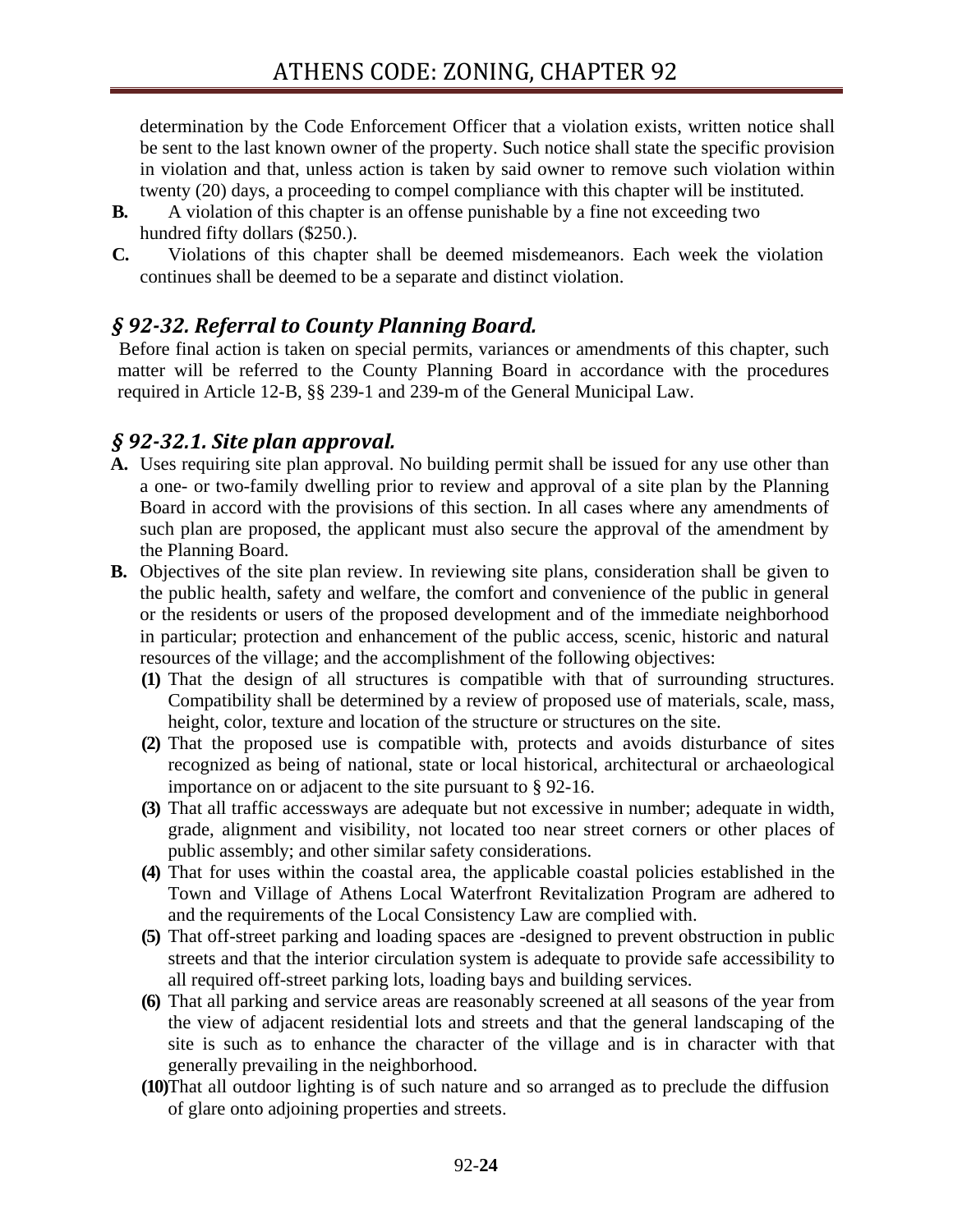**(11)**That there shall be no public address or other system audible beyond the limits of the site.

**(12)**That the drainage system and the internal water and sewer systems are adequate and that all connections to village systems are in accordance with village standards.

- **(13)**That site plan and building design accommodate the needs of the handicapped and are in conformance with state standards for construction concerning the handicapped.
- **(14)**That the site plan and building design maximize the conservation of energy to the extent feasible.
- **(15)**That the natural ground contours are followed as closely as possible.
- **(16)**That areas of steep slopes, where high cuts and fills may be required, are avoided.
- **(17)**That natural drainage systems are preserved to the extent possible and extreme care is exercised in areas adjacent to natural watercourses and in locating artificial drainageways so that their final gradient and resultant discharge velocity will not create additional erosion problems.
- **(18)**That natural protective vegetation remains undisturbed if at all possible.
- **(19)**That adequate measures are provided to prevent disruption and degradation of fish and wildlife habitats, freshwater wetlands and coastal waters by on-site activities during and after construction.
- **(20)**That landscaping and setbacks maximize compatibility with and protection of adjacent fish and wildlife habitats, freshwater wetlands and coastal waters and the retention of scenic qualities.
- **(21)** That adequate measures are provided to minimize flooding and erosion hazards through nonstructural means, long-term structural measures and appropriate siting of structures
- **(22)** That the amount of time that disturbed ground surfaces are exposed to the energy of rainfall and runoff water is limited.
- **(23)** That the velocity of the runoff water on all areas subject to erosion is reduced below that necessary to erode the materials.
- **(24)** That ground cover is applied sufficient to restrain erosion on that portion of the disturbed area undergoing no further active disturbance.
- **(25)** That runoff from a site is collected and detained in sediment basins to trap pollutants which would otherwise be transported from the site.
- **(26)** That the angle for graded slopes and fills is limited to an angle no greater than that which can be retained by vegetative cover or other erosion control devices or structures.
- (27) That the length as well as the angle of graded slopes shall be minimixed to reduce the erosive velocity of runoff water.
- **(28)** That trees having a diameter of four (4) inches or more at thirty-six (36) inches above ground level are retained where possible, except if they are diseased.
- **(29)** That within the waterfront proposed structures will be sited inland as much as possible, increasing open space in the waterfront, enhancing the visual character and creating or maintaining views of the Hudson River, minimizing exposure to flooding and reducing runoff and nonpoint source water pollution.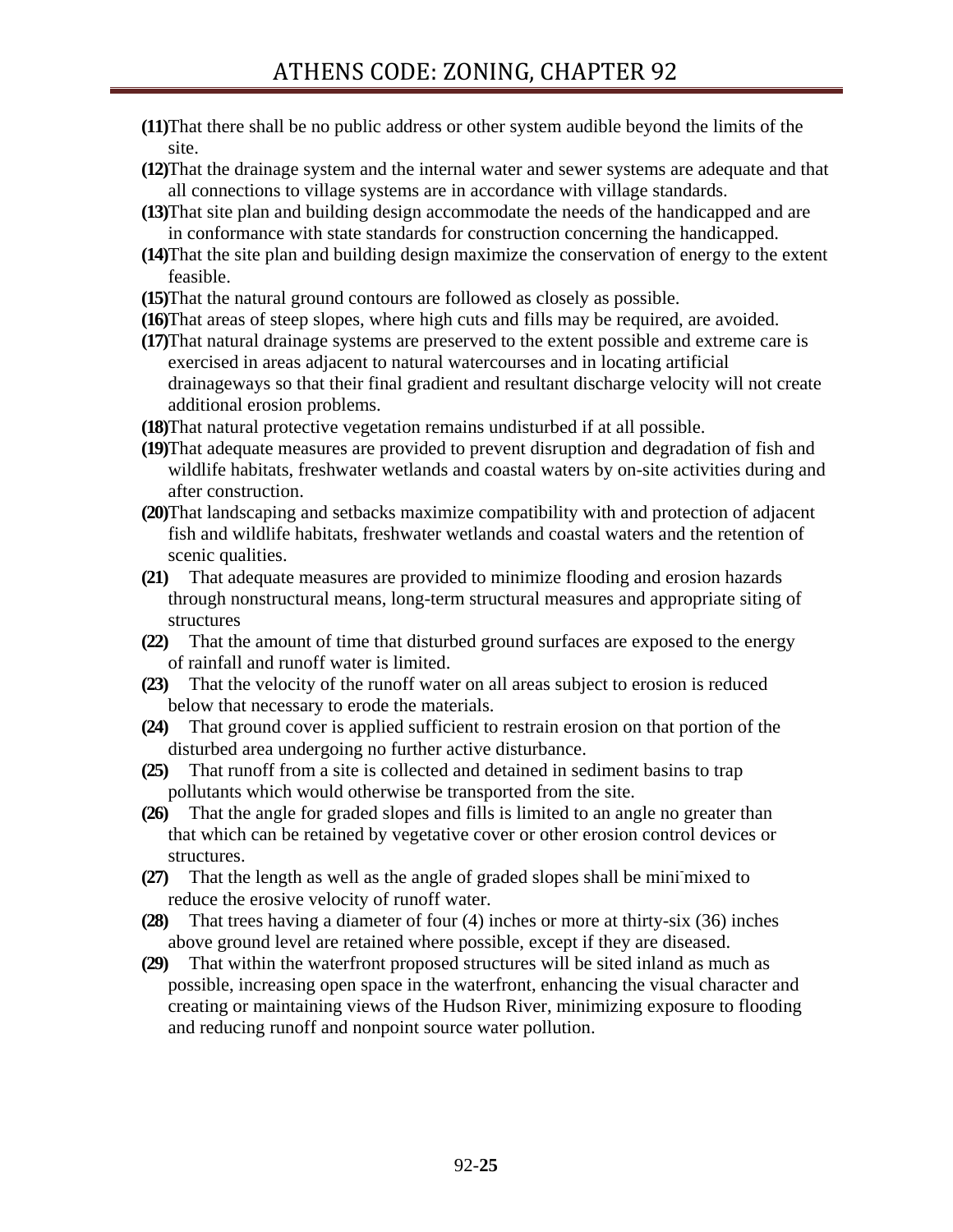### **C. Procedure.**

- **(1)** Presubmission. Prior to the submission of a formal site plan, the applicant shall meet in person with the Planning Board and/or their designated representative to discuss the proposed site plan in order to determine which of the subsequent requirements may be necessary in developing and submitting the required site plan.
- **(2)** Within six (6) months following the presubmission conference, the site plan and any related information be submitted to the Building Inspector in as many copies, not to exceed ten (10), as may be agreed during the presubmission conference. The site plan shall be accompanied by a fee in accordance with the schedule of fees of the Village of Athens. If not submitted within this six- month period, another presubmission conference may be required.
- **(3)** The Building Inspector shall certify on each original or amended site plan whether the plan meets the requirements of all the provisions of this chapter other than those of this section regarding site plan review. He shall act to certify the application or return it to the applicant for completion or revision within thirty (30) calendar days of submission by the applicant.
- **(4)** Following such certification, the application shall be forwarded to the Planning Board at least ten (10) days prior to its next regular meeting which shall be considered the official submission date.
- **(5)** Simultaneously, with its submission to the Planning Board, the certified application shall be forwarded to the Fire Chief, Highway Superintendent and, where required, to the Town and Village of Athens Joint Waterfront Advisory Committee, the County Planning Board, County Highway Department and any other agency that the Building Inspector deems appropriate.
- **(6)** Whenever the particular circumstances of a proposed development require compliance with either special use permit procedures as found in this Zoning Law or requirements of the village's Subdivision of Land Law, Waterfront Consistency Review Law or local SEQR regulations, then the Village Planning Board, Zoning Board of Appeals and Waterfront Advisory Committee shall attempt to integrate, where possible, site plan review as required by this section with procedural and submission requirements for such other compliance.
- **(7)** The Planning Board may hold a public hearing on the site plan if it determines that the matter is of wide public interest. Such hearing shall be held within sixty-two (62) days from the day an application for site plan approval is made. Public notice thereof must be given by publication in the official newspaper of such hearing at least five (5) days prior to the date thereof.
- **(8)** The Planning Board shall act to approve, disapprove or approve with conditions any such plan within sixty-two (62) days after the public hearing or, if no hearing is held, within sixty-two (62) days from the day an application for site plan approval is made. Conditional approval by the Planning Board shall include written findings upon any site plan element found contrary to the provision or intent of this chapter. In reviewing the application, the Planning Board shall consider whether a proposed plan will conform to the intent and requirements of this chapter and/or what revisions are appropriate. All conditions must be satisfied prior to issuance of a building permit.
- **(9)** Amendments to a previously approved site plan shall be acted upon in the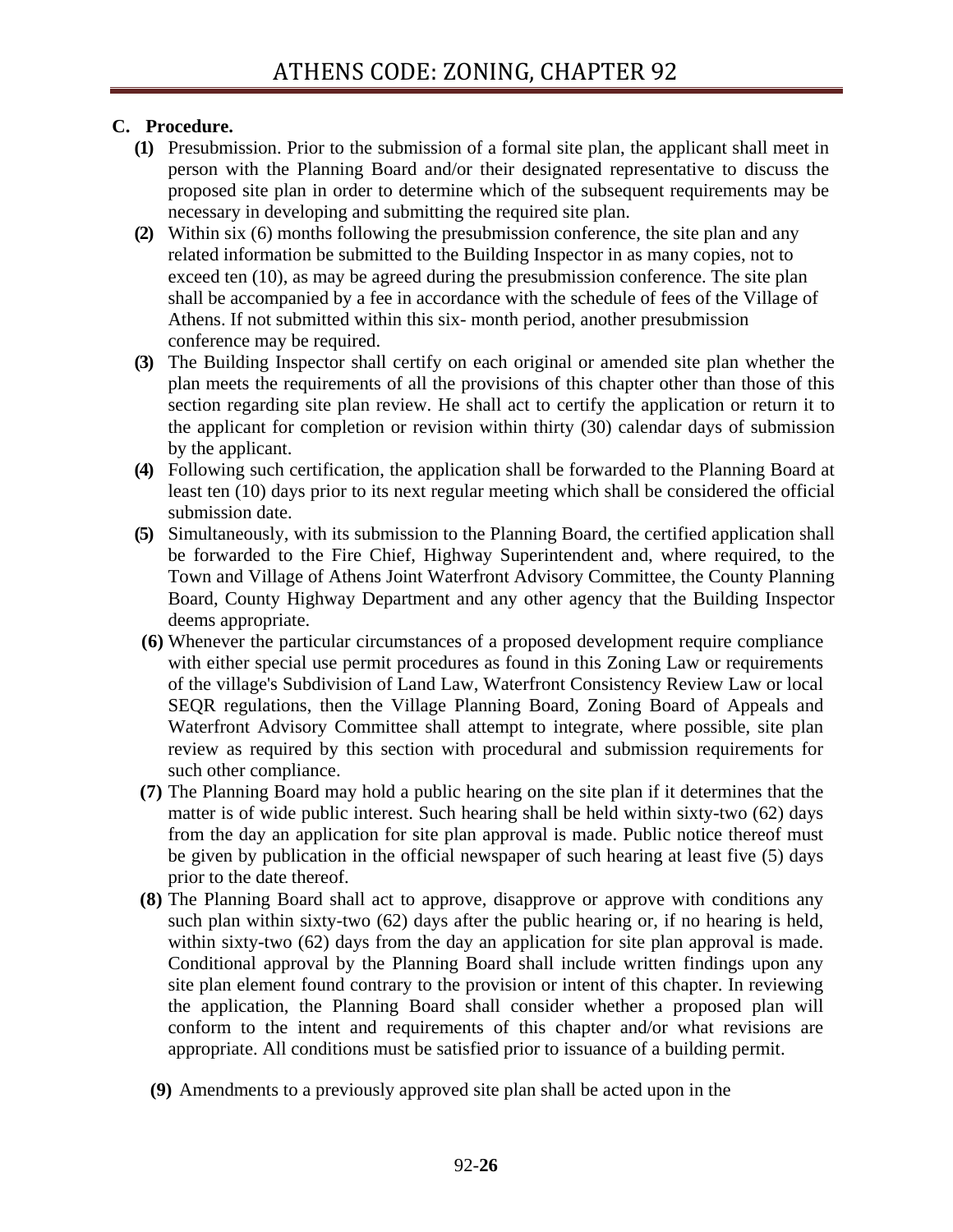same manner as the original site plan.

- **D.** Time limit on validity of approval. Approval of a site plan by the Planning Board shall be valid for a period of one hundred eighty (180) days from the date thereof for the purpose of obtaining a building permit. Failure to secure a building permit during this period shall cause the site plan approval to become null and void. Upon application, the Planning Board may extend the year from the date of original approval.
- **E.** Required submissions. The data set forth below shall be submitted in support of a site plan approval. The Planning Board, at the request of the applicant, may waive such information as it deems not relevant to its review or which would cause unusual hardship to obtain.
	- **(1)** Legal data.
		- **(a)** The names of all owners of record of the property in question and of all adjacent property and the lot, block and section number of such properties as shown on the Official Town Tax Assessment Maps.
		- **(b)** Existing zoning and special district boundaries.
		- **(c)** Boundaries of the property, building or setback lines, if different from those required in the Zoning Law, and lines of existing streets and lots as shown on the Official Assessment Maps. Reservations, easements and areas dedicated to public use shall also be shown.
	- **(2)** Existing buildings. A drawing showing the location of existing buildings on the site and or adjacent property if within two hundred (200) feet of the property tine.
	- **(3)** Development data.
		- **(a)** Title of development, date, North point, scale and the name and address of the record owner, engineer, architect, land planner or surveyor preparing the plan.
		- **(b)** The proposed use or uses of land and buildings and proposed location of buildings.
		- **(c)** All means of vehicular ingress and egress to and from the site onto public streets.
		- **(d)** The location and design of any off-street parking areas.
		- **(e)** The location of all proposed waterlines, valves and hydrants and of all sewer lines or alternative means of water supply and sewage disposal and treatment.
		- **(f)** The location of all vegetation existing on site.
		- **(g)** The proposed location, direction, power and hours of operation of proposed outdoor lighting.
		- **(h)** The proposed screening and landscaping plan.
		- **(i)** Proposed stormwater drainage system.
- **(4)** Additional data which may be required. Where, due to special conditions peculiar to a site or the size, nature or complexity of the proposed use or development of land or buildings, the Planning Board finds that all or portions of the additional data listed below are necessary for proper review of the application, it may require any or all of the data to be included in the required submission.
	- **(a)** A survey of the property by a licensed surveyor showing all appropriate dimensions, angles, bearings and other relevant data.
	- **(b)** Location of existing water mains, culverts and drains on the property, with pipe sizes, grades and direction of flow.
	- **(c)**Existing contours with intervals of five (5) feet or less, referred to a datum satisfactory to the Board, and all proposed grades.
	- **(d)** All proposed lots, easements and public and community areas; all proposed streets with profiles indicating grading and cross sections showing the width of the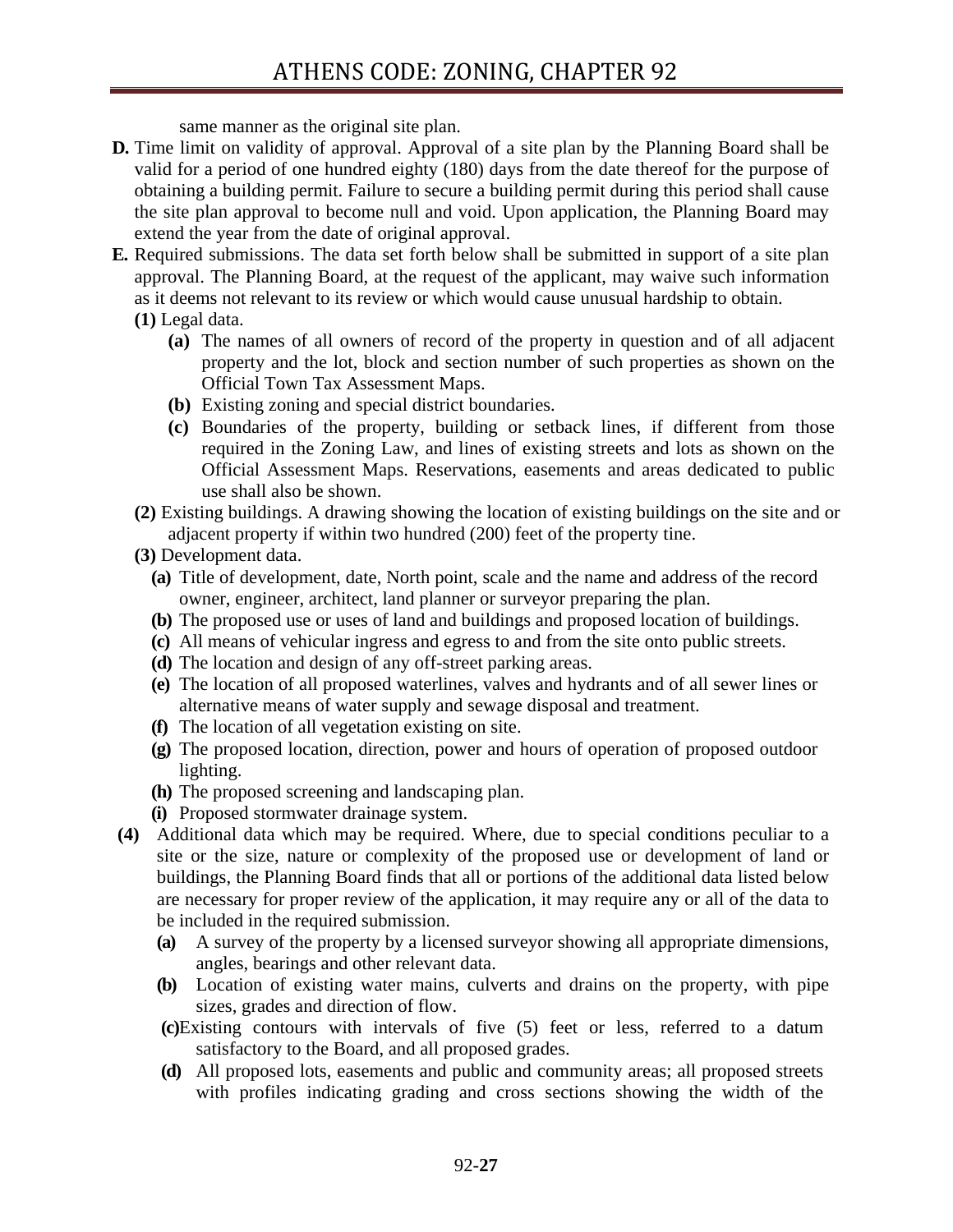roadway, the location and width of the sidewalk and the location and size of utility lines.

# **ARTICLE VII Miscellaneous Provisions**

### *§ 9233. Interpretation.*

- **A.** In their interpretation and application, the provisions of this chapter shall be held to be minimum, requirements, adopted for the promotion of the public health, morals, safety or the general welfare.
- **B.** Whenever the requirements of this chapter are at variance with the requirements of any other lawfully adopted rules, regulations or local laws, the more restrictive or that imposing the higher standard shall govern.
- **C.** This chapter shall not abridge the provisions of a validly adopted Flood Hazard, Building Code,<sup>5</sup> Mobile Home Local Law,<sup>6</sup> Subdivision or other regulations.<sup>7</sup>

### *§ 9234. Amendments.*

The Village Board of Trustees may from time to time on its own motion or on petition or on the recognition of the Planning Board, Zoning Commission or other body amend, supplement or repeal the regulations and provisions of this chapter after public notice and hearing. Every such proposed amendment or change shall be enacted in conformance with the provisions of the Village Law of the State of New York.

# **ARTICLE VIII Definitions**

### *§ 9235. Word usage; definitions.*

- **A.** Except where specifically defined herein, all words in this chapter shall carry their customary meanings. Words used in the present tense include the future, and the plural includes the singular; the word "lot" includes the word "plot"; the word "building" includes the word "structure"; the word "shall" is intended to be mandatory; "occupied" or "used" shall be considered as though followed by the words "or intended, arranged or designed to be used or occupied."
- **B.** As used in this chapter, the following terms shall have the meanings indicated:

 ACCESSORY USE — A use customarily incidental and subordinate to the principal use or structure and located in the same lot with such principal use or structure.

AGRICULTURE — Raising of crops, animals and animal products; forestry; other commonly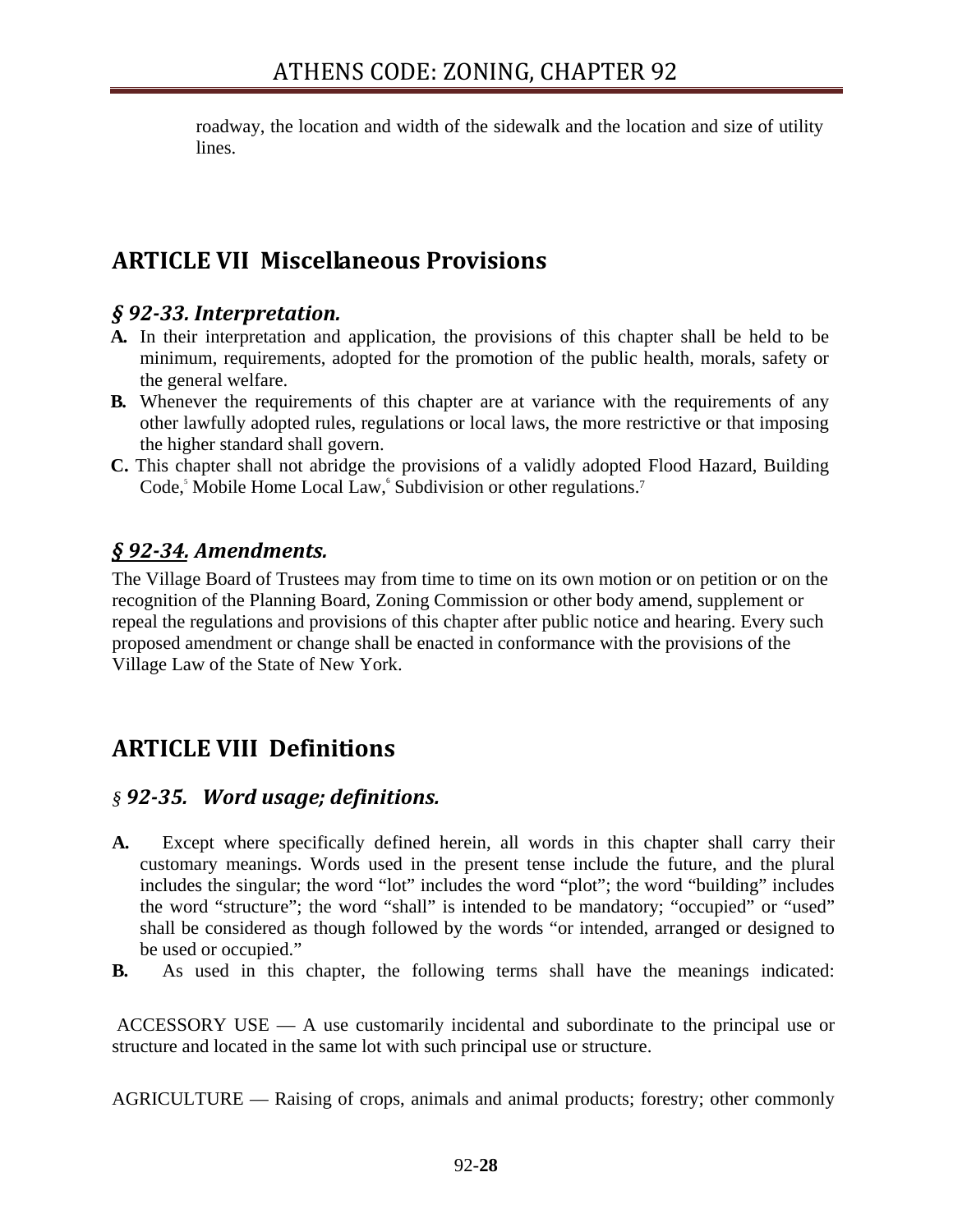accepted agricultural operations for commercial purposes, including the sale of products grown on the premises.

ALTERATION — As applied to a building or structure, a change or rearrangement in the structural parts or in the existing facilities, or an enlargement, whether by extending on a side or by increasing in height, or the moving from one location or position to another. **[Added 7-8- 1993 by L.L. No. 4-1993]** 

AUTOMOBILE SERVICE STATION — Any area of land, including any structure or structures thereon, that is or are used or designed to be used for the supply of gasoline or oil or other fuel for the population of motor vehicles. For the purpose of this chapter, there shall also be deemed to be included within this term any area or structure used or designed to be used for polishing, greasing, washing, spraying, dry cleaning or otherwise cleaning or servicing of all motor vehicles.

BUILDING — Any structure having a roof supported by columns or by walls and intended for the shelter, housing or enclosure of persons, animals or other real property.

BUILDING HEIGHT The vertical distance measured from the average elevation of the proposed finished grade at the front of the building to the highest point of the roof for flat roofs, to the deckline of mansard roofs and to the mean height between eaves and ridge for gable, hip and gambrel roofs. **[Added 7-8.1993 by L.L. No. 4-1993]** 

COMMERCIAL USE — All wholesale and retail sales and services, professional offices, resorts and restaurants.

DWELLING, MULTIPLE-FAMILY  $-$  A building or group of buildings, designed for yearround occupancy by more than two (2) families, including apartment houses and group houses but excluding hotels and rooming houses.

DWELLING, SINGLE-FAMILY A detached residential dwelling unit other than a mobile home, designed for and occupied exclusively by one (1) family.

DWELLING, TWO-FAMILY -- A detached residential building containing two (2) dwelling units, designed for occupancy by not more than two (2) families.

FAMILY— One (1) or more persons occupying premises and living together as a single housekeeping unit, subject to a limit of not more than three (3) unrelated persons eighteen (18) years of age or older. **[Added 7-8-1993 by L.L. No. 4.1993]** 

FLOOD HAZARD AREA — That area subject to flooding on the average once in every onehundred (100) years, based on information supplied by the Federal Emergency Management Agency.

HOME OCCUPATION — Any commercial use customarily conducted entirely within a dwelling or accessory structure which is clearly incidental and secondary to the use of the lot; does not change the character of the dwelling; has no external evidence of such use or exterior storage of materials or equipment; and is carried on by residents of the dwelling, or dwellings, except that no more than two (2) persons, not residents of the dwelling, may be employed.

JUNKYARD — Any place of storage or deposit, whether in connection with another business or not, where a person, corporation or other entity collects, buys, sells, trades, recycles, processes, dismantles, separates, stores or otherwise handles used metals, machinery, parts,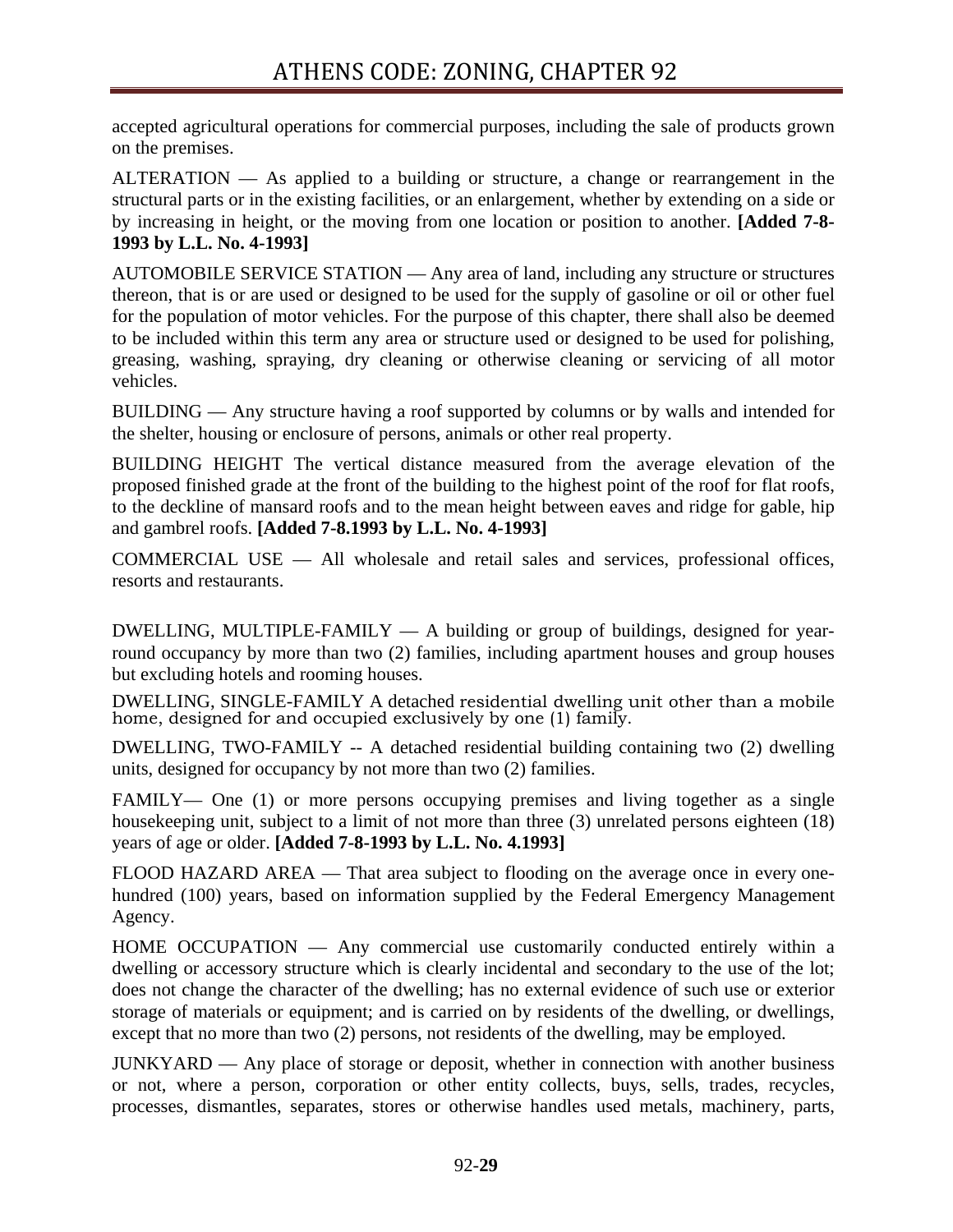clothing, glass or plastic in quantities in excess of ordinary household use, whether operated for profit or not. **[Added 7-8-1993 by L.L. No. 4-1993]**

LIGHT INDUSTRY— Any industrial or warehousing operation that meets the performance standards of this chapter, which is totally contained inside an enclosure or whose operation or storage is totally screened from view, and which does not create excessive off-site noise or pollution and does not make excessive demands on public roads, water and sewage facilities or other community facilities.

LOT — A parcel of land occupied, or designed to be occupied, by one (1) building and the accessory buildings or uses customarily incident to it, including such open spaces as are arranged and designed to be used in connection with such buildings. A lot may or may not be the land shown on a duly recorded plot. If more than one (1) lot of record is held in common ownership and said lots are contiguous and substandard in size to the minimum lot size in the zoning district, they shall, for purpose of this chapter, be held as one (1) lot or as many lots as shall leave no lot substandard.

LOT LINE — A boundary line of a lot.

LOT LINE, FRONT — The exterior line or right-of-way of a road on which a lot fronts or abuts.

LOT LINE, REAR Any lot line, other than a front lot line, which is parallel or nearly parallel to the front lot line.

LOT LINE, SIDE — Any lot line not a front lot line or a rear lot line.

LOT WIDTH — The average distance between side lot lines taken at the front yard or building line and measured at right angles to the side lot lines along a parallel to the street.

MOBILE HOME — A transportable single-family dwelling, which may be towed on its own running gear, and which may be temporarily or permanently affixed to real estate, used for nontransient residential purposes and which conforms to Mobile Home Manufacturers Association Mobile Home Standards for Plumbing, Heating and Electrical Systems.

MOBILE HOME PARK — A parcel of land which has been planned for the placement of two (2) or more mobile homes, appurtenant structures or additions.

NONCONFORMING USE — The prior lawful use of land or of a building or structure which subsequently is prohibited by zoning regulations pertaining to the district in which the building or land is situated.

NURSING, REST OR CONVALESCENT HOME — Any building other than a hospital where persons are housed or lodged and furnished with meals and nursing care for hire. **[Added 7-8-1993 by L.L. No. 4-1993]**

OUTDOOR RECREATION — Uses, including picnic areas, ball parks, sportsman's clubs, swimming facilities and other recreational activities having an outdoor orientation. This includes private and commercial.

PARKING SPACE — An off-street space available for the parking of one (1) motor vehicle and having an area of not less than two hundred (200) square feet, exclusive of passageways and driveways appurtenant thereto and giving access thereto, and having direct access to a street or alley.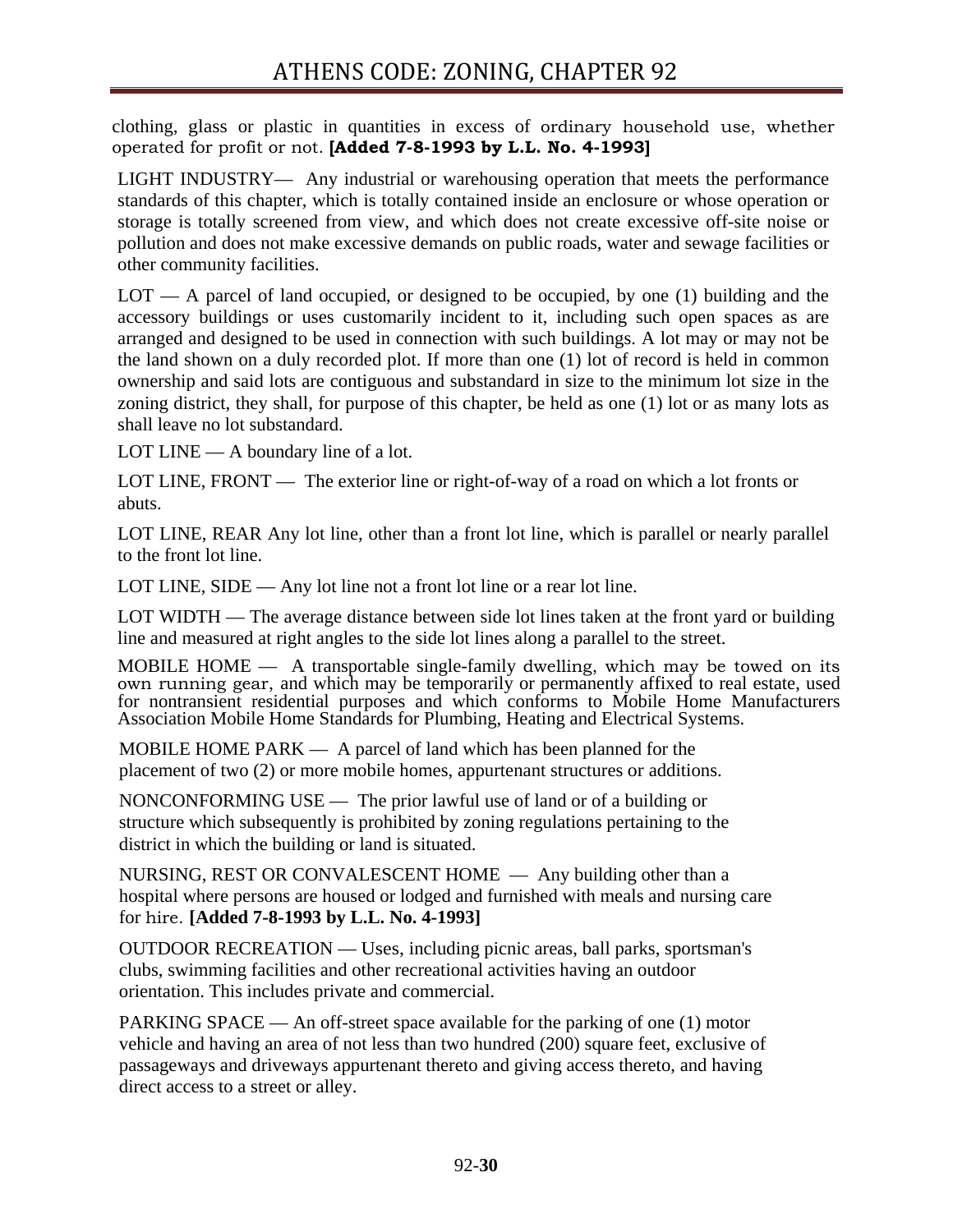# ATHENS CODE: ZONING, CHAPTER 92

PRIVATE ROAD — Any road not publicly maintained by the village.

RESTAURANT — A place, other than a tavern, for the preparation, serving and consuming, indoors, of food and beverages. **[Added 7-8-1993 by L.L. No. 4-1993]**

ROAD FRONTAGE — The length of the lot which borders any public road.

SETBACK — The horizontal distance between the lot line and the part of the building nearest to the lot lines. Where the property line is not clearly defined, the setback will be forty (40) feet from the center of a village street and twenty (20) feet from a state road right-of- way.

 $SPECIAL USE - A$  use that would not be appropriate generally or without restriction throughout the zoning district, but which is controlled as to the number, area, location or relation to the village, would promote the public health, safety, order, comfort, convenience, appearance, prosperity and general welfare. Such uses shall be permitted when the Zoning Board of Appeals finds that they meet the specific criteria provided in this chapter for them,

STREET — A public or private way which affords the principal means of access to abutting properties, including any highway. **[Added 7-8-1993 by L.L. No. 4-1993]**

STRUCTURE — Anything constructed or erected, the use of which requires location on the ground or attachment to something having location on the ground. **[Added 7-8-1993 by L.L. No. 4-1993]**

TEMPORARY EMERGENCY, CONSTRUCTION OR REPAIR RESIDENCE **[Added 10- 26-1994 by L.L. No. 2-1994; amended 12-14-1994 by L.L. No. 4-1994]** — A residence (which may be a mobile home) that is:

- **(1)** Located on the same lot as a residence made uninhabitable by fire, flood and other natural disaster and occupied by the persons displaced by such disaster;
- **(2)** Located on the same lot as a residence that is under construction or undergoing substantial repairs or reconstruction and occupied by the persons intending to live in such permanent residence when the work is completed; or
- **(3)** Located on a nonresidential construction site occupied by persons having construction or security responsibilities over such construction site.

VARIANCE — A relaxation of the terms of the Zoning Chapter where such variance will not be contrary to the public interest and where, owing to conditions peculiar to the property and not the result of the actions of the applicant, a literal enforcement of the chapter would result in unnecessary and undue hardship.

YARD, FRONT — A yard extending from the front lot line into the interior lot area.

YARD, REAR — A yard extending from the rear lot line into the interior lot area.

YARD, SIDE — A yard extending from the side lot line into the interior lot area.